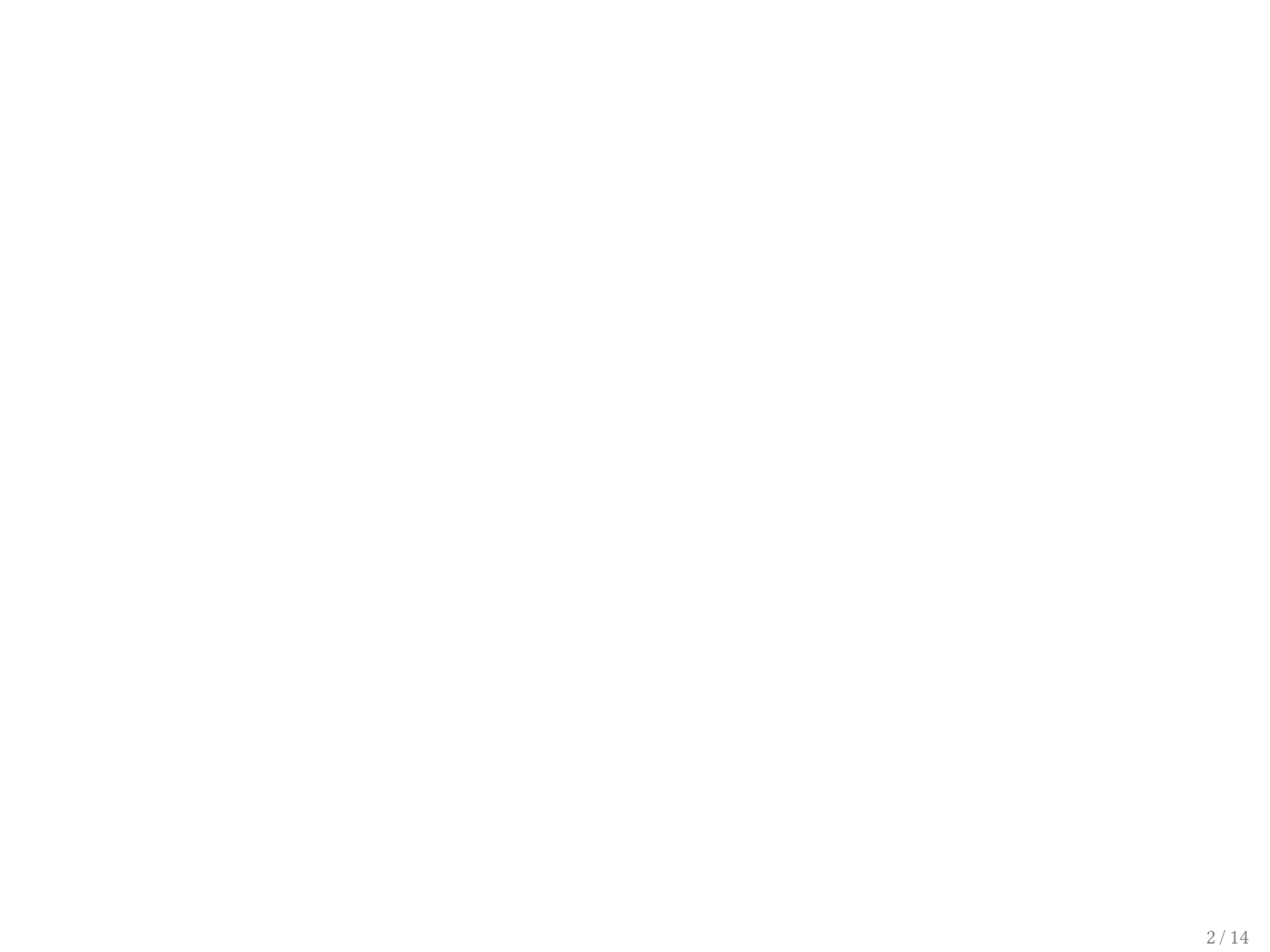### Uniqueness of interpretation

T: dependent type theory with e.g. Id,  $\Sigma$ ,  $\Pi$ .

 $C_0, C_1$ : models of T, with same underlying category, two different implementations of the constructors. E.g. simplicial sets, two different choices of path-objects.

 $\vdash$ T A some (possibly complex) type.

### Puzzle

```
Do we always have [[A]]^{C_0} \simeq [[A]]^{C_1}?
```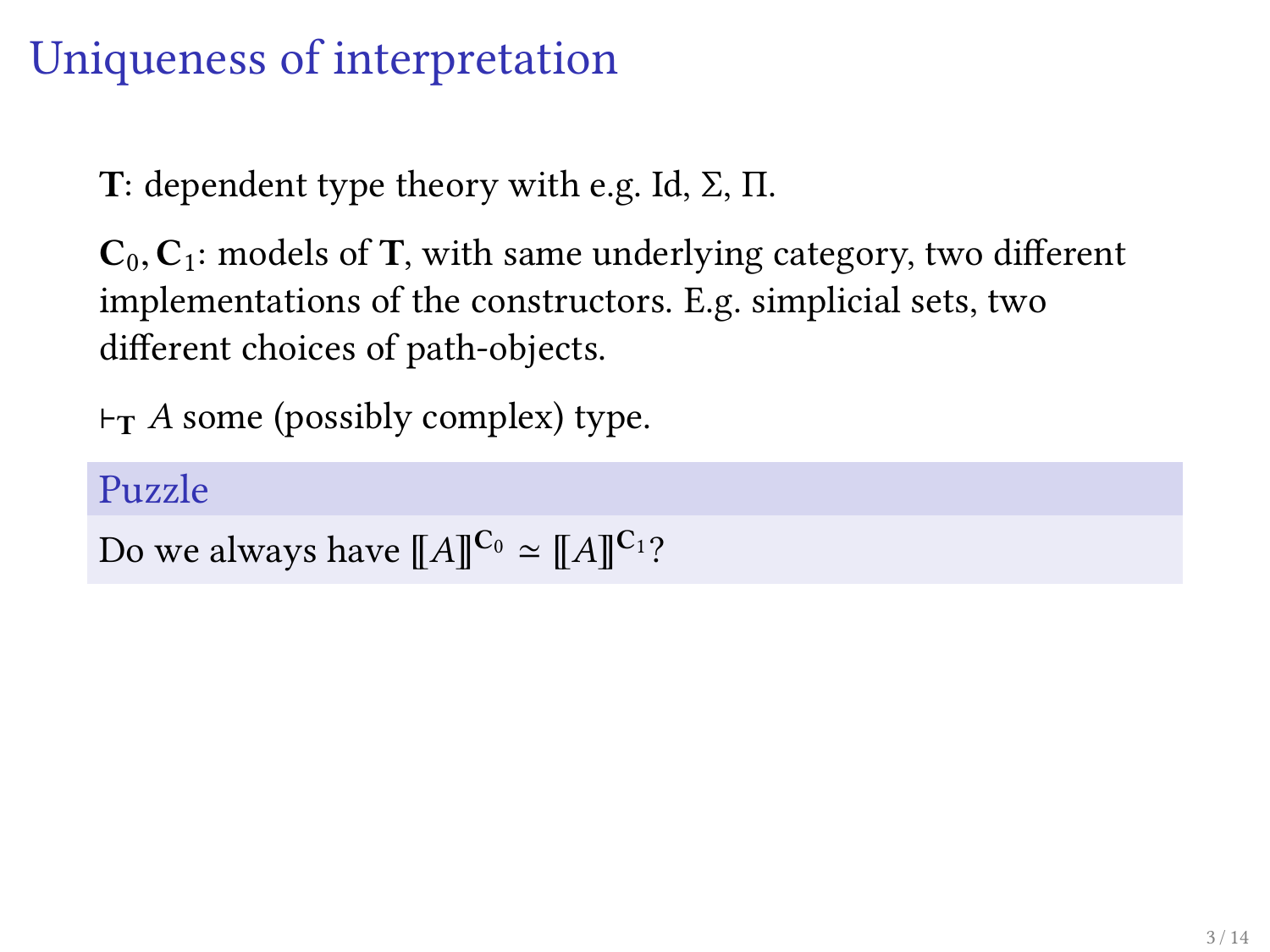### Uniqueness of interpretation

T: dependent type theory with e.g. Id,  $\Sigma$ ,  $\Pi$ .

 $C_0, C_1$ : models of T, with same underlying category, two different implementations of the constructors. E.g. simplicial sets, two different choices of path-objects.

 $\vdash_{T} A$  some (possibly complex) type.

#### Puzzle

```
Do we always have \llbracket A \rrbracket^{\mathbf{C}_0} \simeq \llbracket A \rrbracket^{\mathbf{C}_1}?
```
In same question for IHOL, this is 2-categorical universal property of syntax.

Concretely:  $\textbf{C}^{\cong}$  also a model of IHOL, with structures of  $\textbf{C}_{0},$   $\textbf{C}_{1}$  on source/target of iso.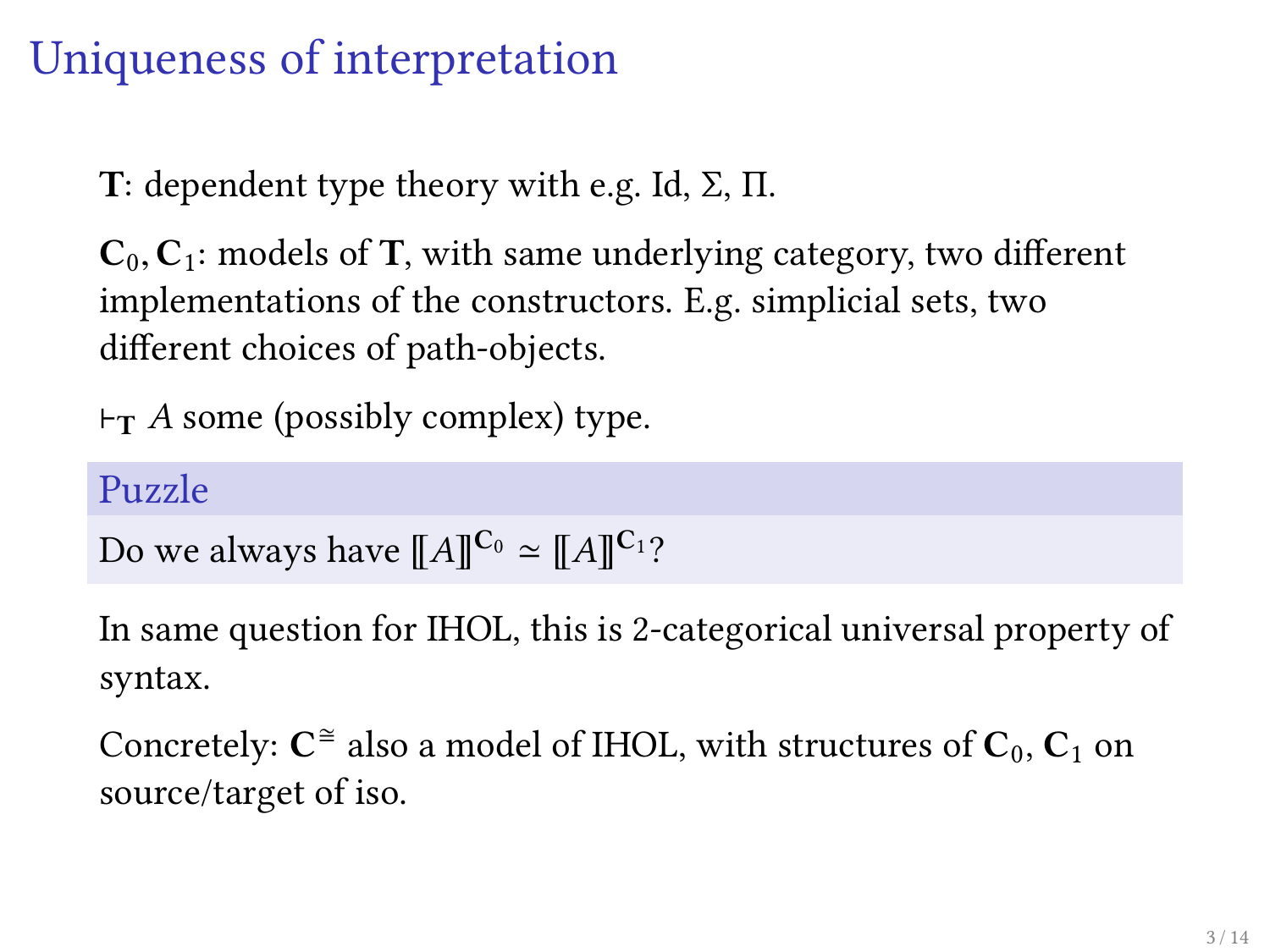### Categories with Attributes, Contextual Categories

### Definition

Category with attributes: category C, presheaf  $Ty : C^{op} \longrightarrow$  Set, and cartesian functor



and distinguished object  $\diamond \in \mathbb{C}$ .

- $\blacktriangleright$  "types"/"fibrations":  $A \in Ty(\Gamma)$ ,  $\gamma_A : \Gamma.A \rightarrow \Gamma$
- $\blacktriangleright$  "terms": sections  $a : \Gamma \longrightarrow \Gamma$ .

#### Definition

CwA C is contextual if every object of C uniquely expressible as iterated comprehension  $\diamond$ . $A_1$ .  $\cdots$  . $A_n$ .

Contextual categories  $Cx$ l coreflective in  $CwA$ .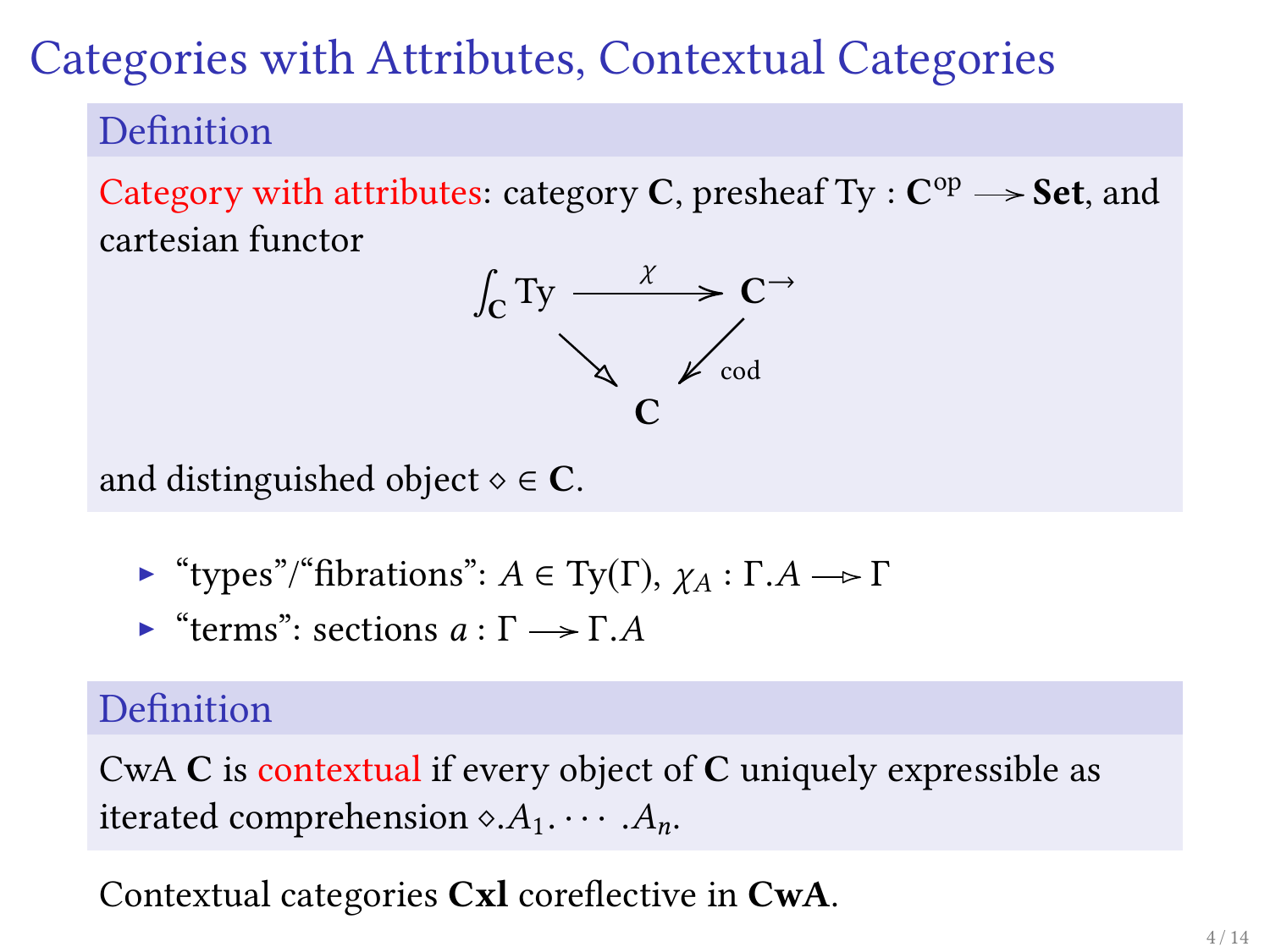Type theory **T** with some logical constructors (Id,  $\Sigma$ ,  $\Pi$ , ...) corresponds to CwA's with extra structure ("Id-structure", . . .).

Theorem

For e.g.  $\mathbf{T} = (\text{Id}, \Sigma, \Pi)$ , syntactic category  $\mathbf{C}_{\mathbf{T}}$  is the initial CwA with Id-,  $\Sigma$ -,  $\Pi$ -structure, and is moreover contextual.

CwA's with T-structure give strictly algebraic notion of models of T.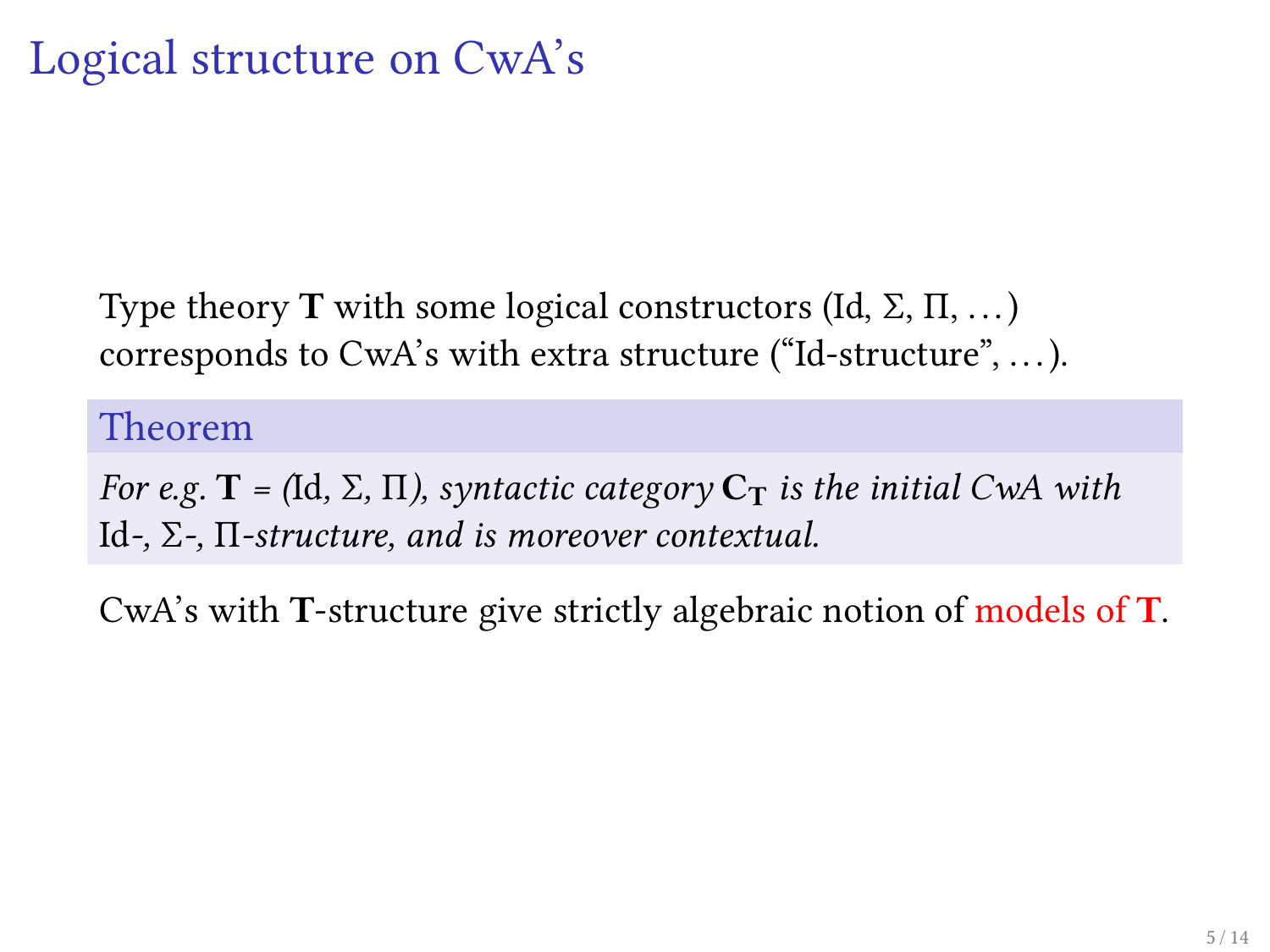# Classes of maps

#### Definition

A map  $F: \mathbb{C} \longrightarrow \mathbb{D}$  of contextual cats (resp. CwA's) with (at least) Id-types is:

- $\triangleright$  (local) equivalence (W) if types lift along F up to equivalence, and terms lift up to propositional equality;
- ighthrow trivial fibration  $(T\mathcal{F})$  if types and terms lift on the nose;
- $\triangleright$  fibration (*F*) if *F* has "path-lifting" for equivalences and propositional equalities.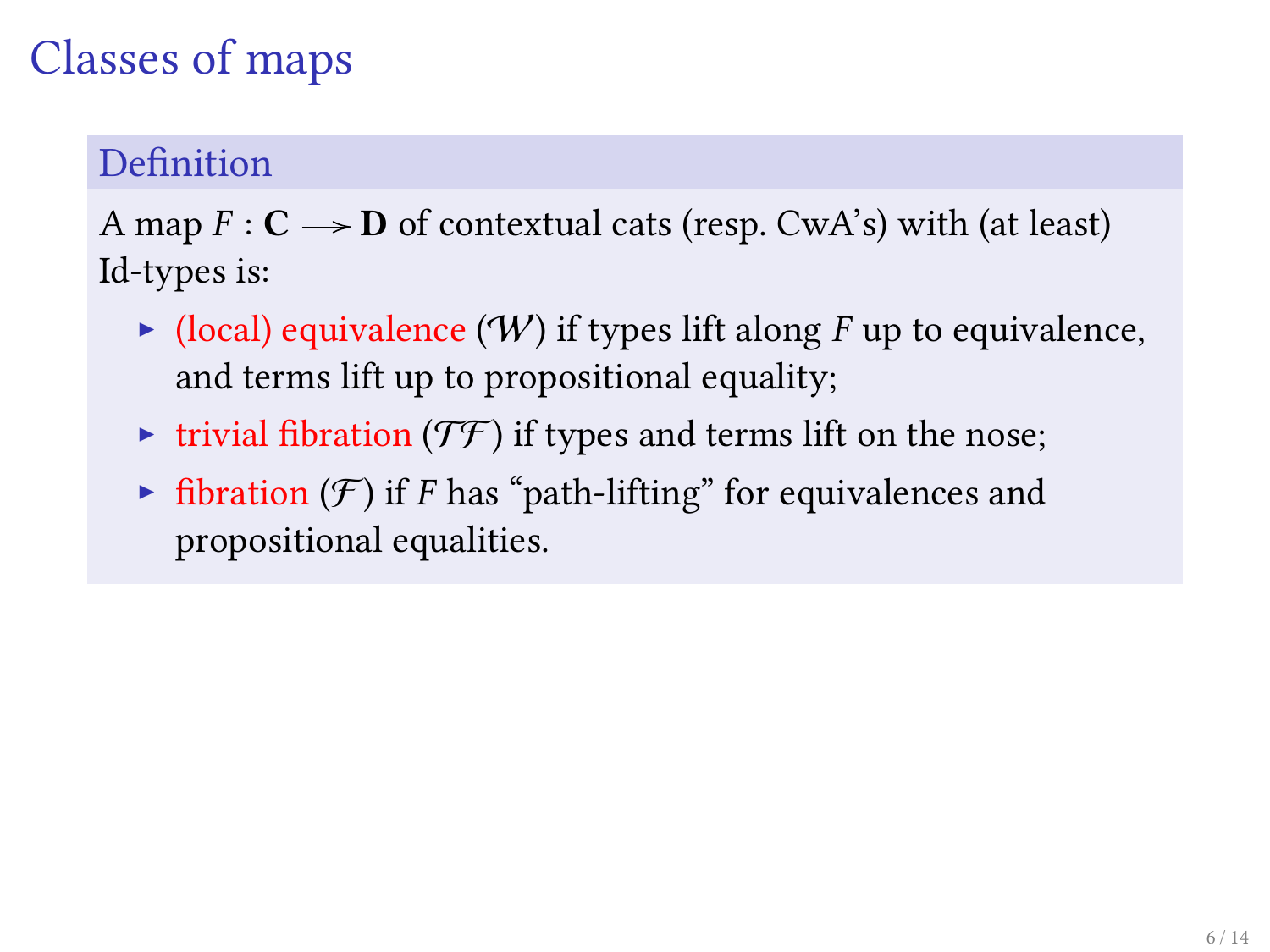# Classes of maps

#### Definition

A map  $F: \mathbb{C} \longrightarrow \mathbb{D}$  of contextual cats (resp. CwA's) with (at least) Id-types is:

- $\triangleright$  (local) equivalence (W) if types lift along F up to equivalence, and terms lift up to propositional equality;
- ighthrow trivial fibration  $(T\mathcal{F})$  if types and terms lift on the nose;
- $\triangleright$  fibration (*F*) if *F* has "path-lifting" for equivalences and propositional equalities.

Get awfs's  $(C, \mathcal{TF}) \rightarrow (\mathcal{A}, \mathcal{F})$  on  $\text{Cxl}_{\text{Id},...}$ ,  $\text{CwA}_{\text{Id},...}$ . Intuition:

- $\triangleright$  Maps in C built up by freely adjoining types, terms. (In particular: cofibrant CwA's are contextual.)
- $\blacktriangleright$  Maps in  $\mathcal{A}$ , by adjoining types/terms that are equivalent/propositionally equal to existing ones.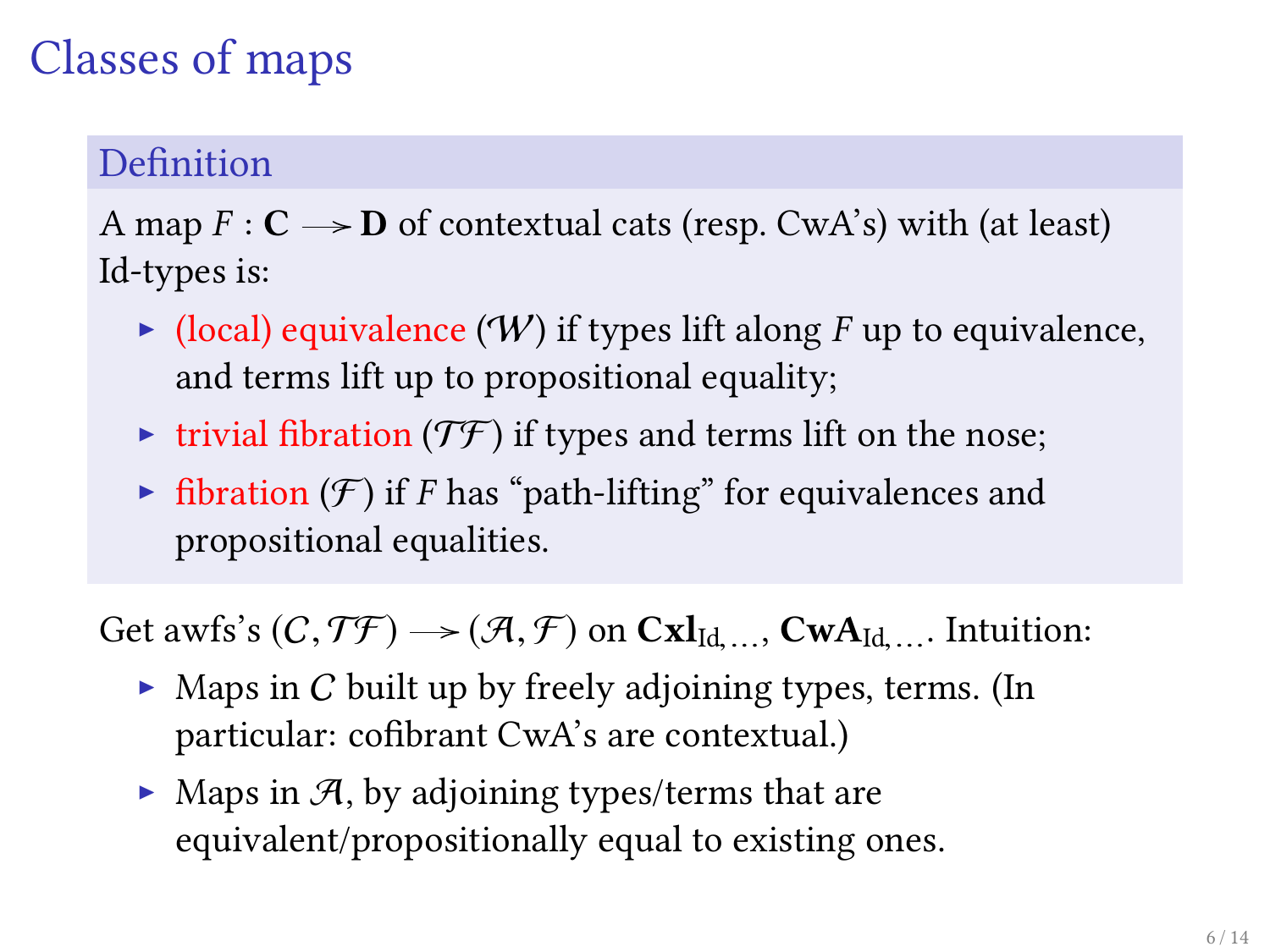### Assembly

Goal: fit these together into something like a model structure.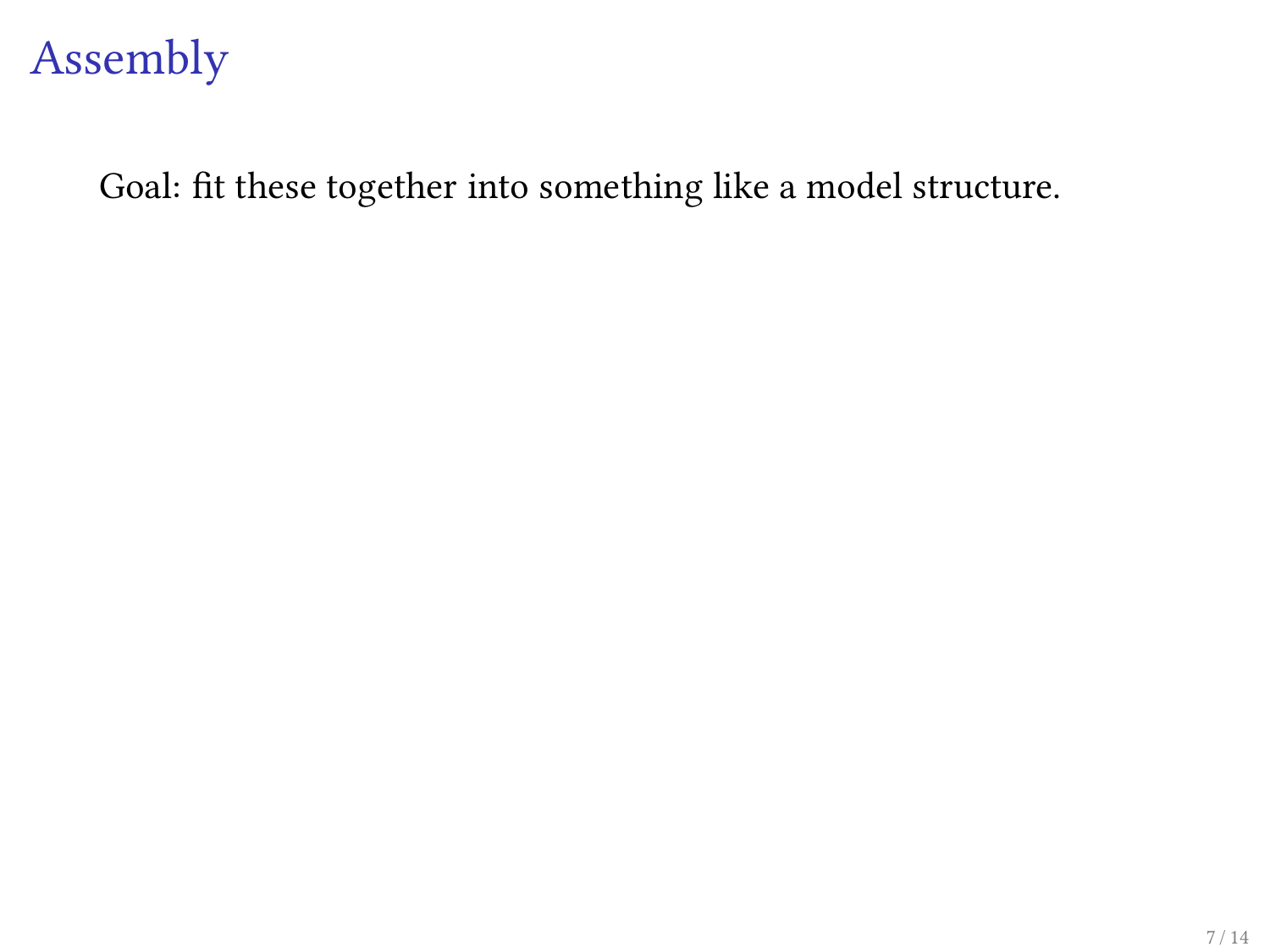## Assembly

Goal: fit these together into something like a model structure.

Key tool: something like "path objects" in  $\mathbf{Cxl}_{\text{Id},...}.$ 

I.e.: a fibration  $\mathbf{C}^\mathrm{Eqv} \longrightarrow \mathbf{C}\times \mathbf{C}$ , representing "homotopy"/"natural equivalence" between functors into C.



So: objects/types of  $\textbf{C}^{\text{Eqv}}$  should be pairs of objs/types from  $\textbf{C},$ connected by an equivalence.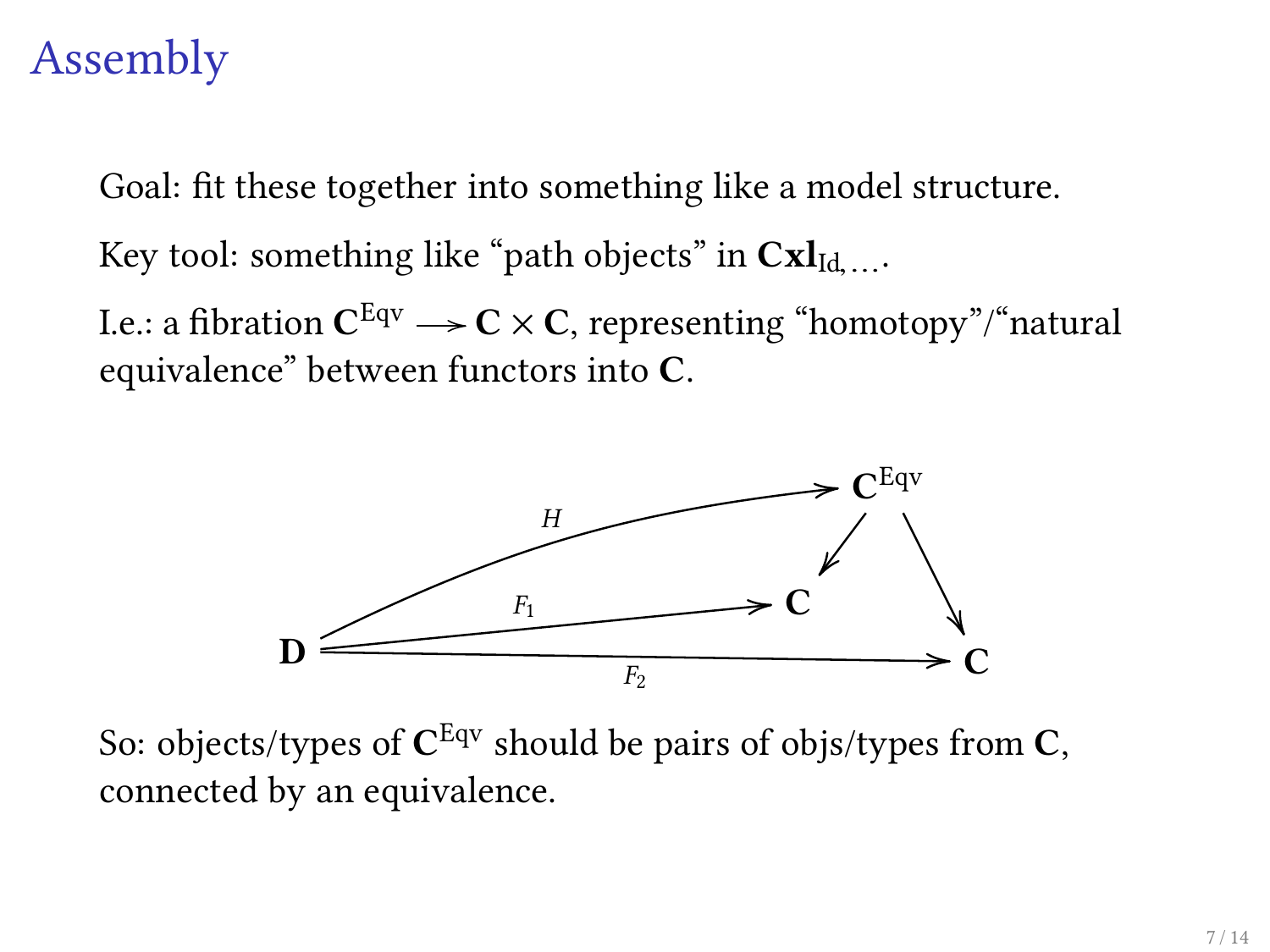Candidate notions of equivalence of types, for  $\mathbf{C}^\mathrm{Eqv}$ :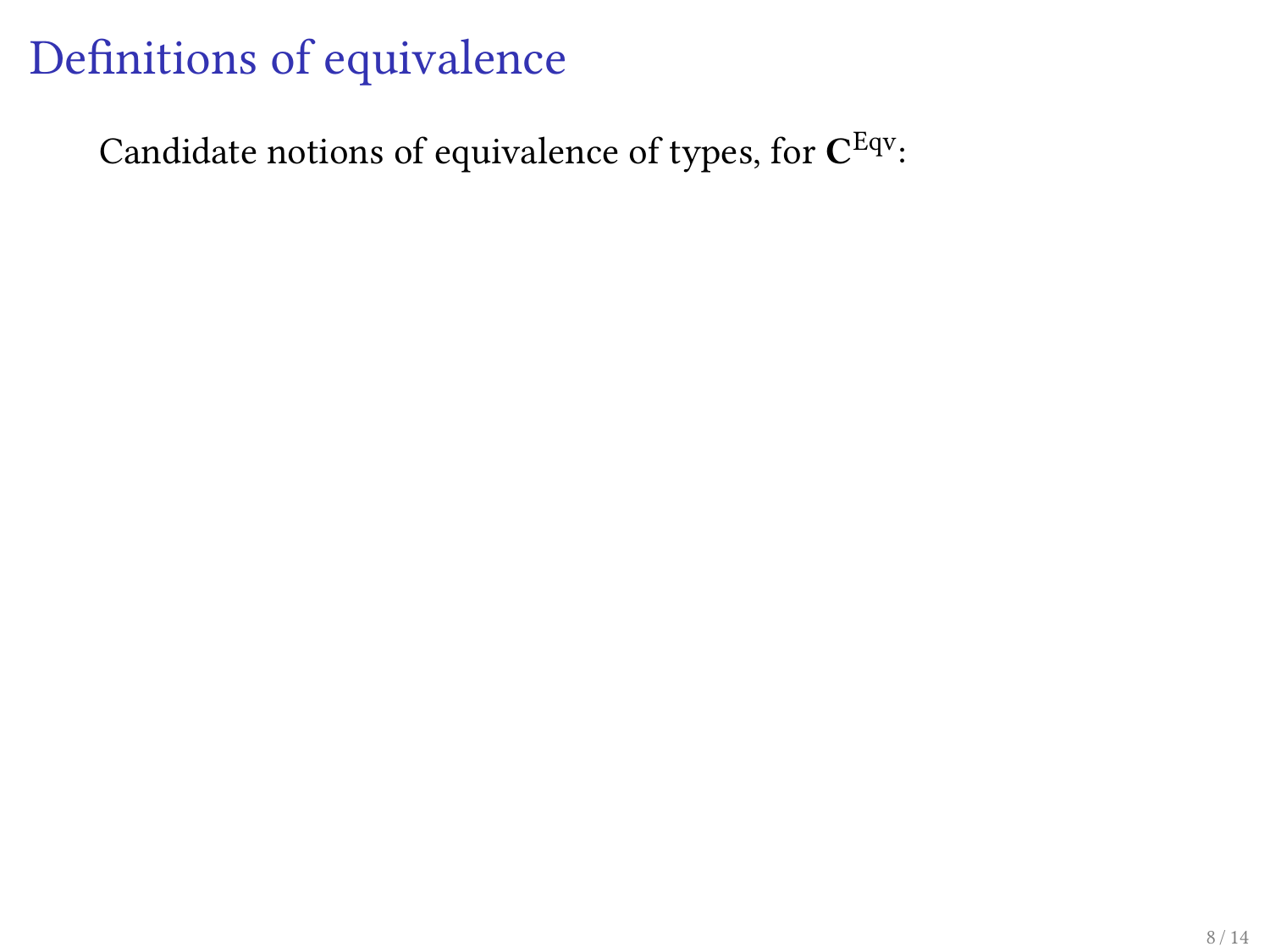Candidate notions of equivalence of types, for  $\mathbf{C}^\mathrm{Eqv}$ :

| $f: A \rightarrow B$ , admitting quasi-inverse |  |
|------------------------------------------------|--|
|                                                |  |
|                                                |  |
|                                                |  |
|                                                |  |
|                                                |  |
|                                                |  |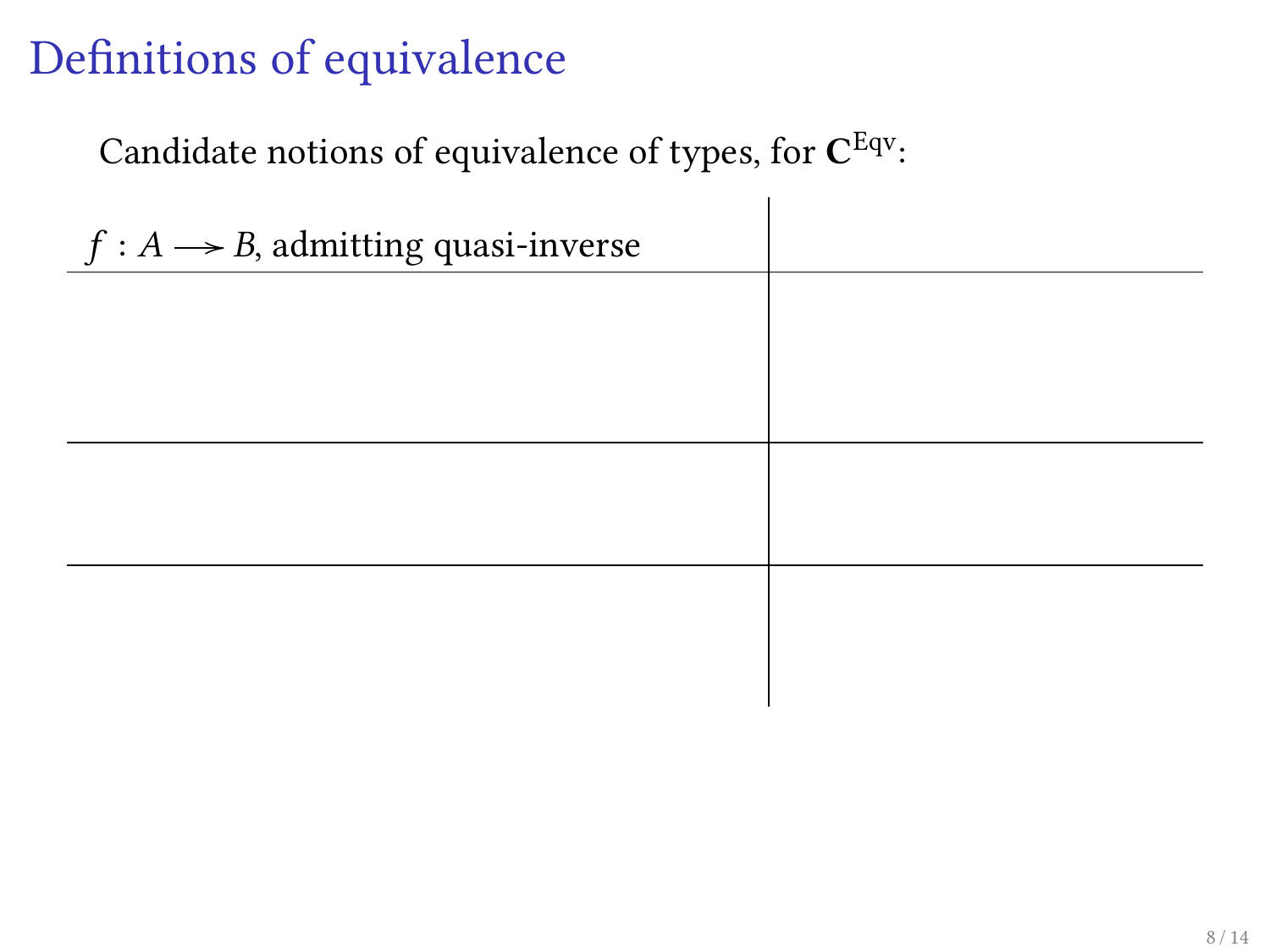### Candidate notions of equivalence of types, for  $\mathbf{C}^\mathrm{Eqv}$ :

| $f: A \rightarrow B$ , admitting quasi-inverse | not enough data! |
|------------------------------------------------|------------------|
|                                                |                  |
|                                                |                  |
|                                                |                  |
|                                                |                  |
|                                                |                  |
|                                                |                  |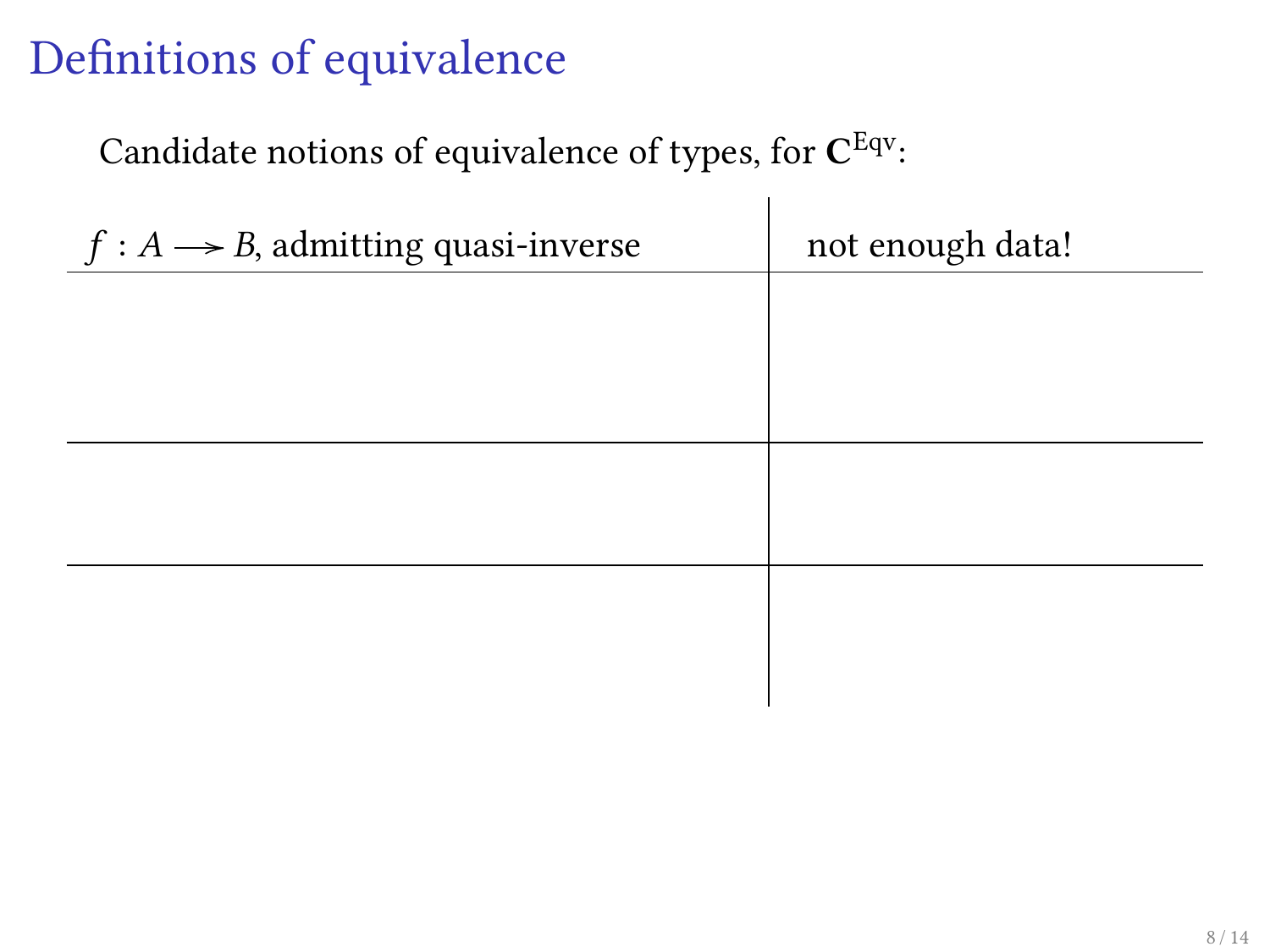Candidate notions of equivalence of types, for  $\mathbf{C}^\mathrm{Eqv}$ :

| $f: A \rightarrow B$ , admitting quasi-inverse                  | not enough data! |
|-----------------------------------------------------------------|------------------|
| $f: A \rightarrow B$ , with quasi-inverse $(g, \eta, \epsilon)$ |                  |
|                                                                 |                  |
|                                                                 |                  |
|                                                                 |                  |
|                                                                 |                  |
|                                                                 |                  |
|                                                                 |                  |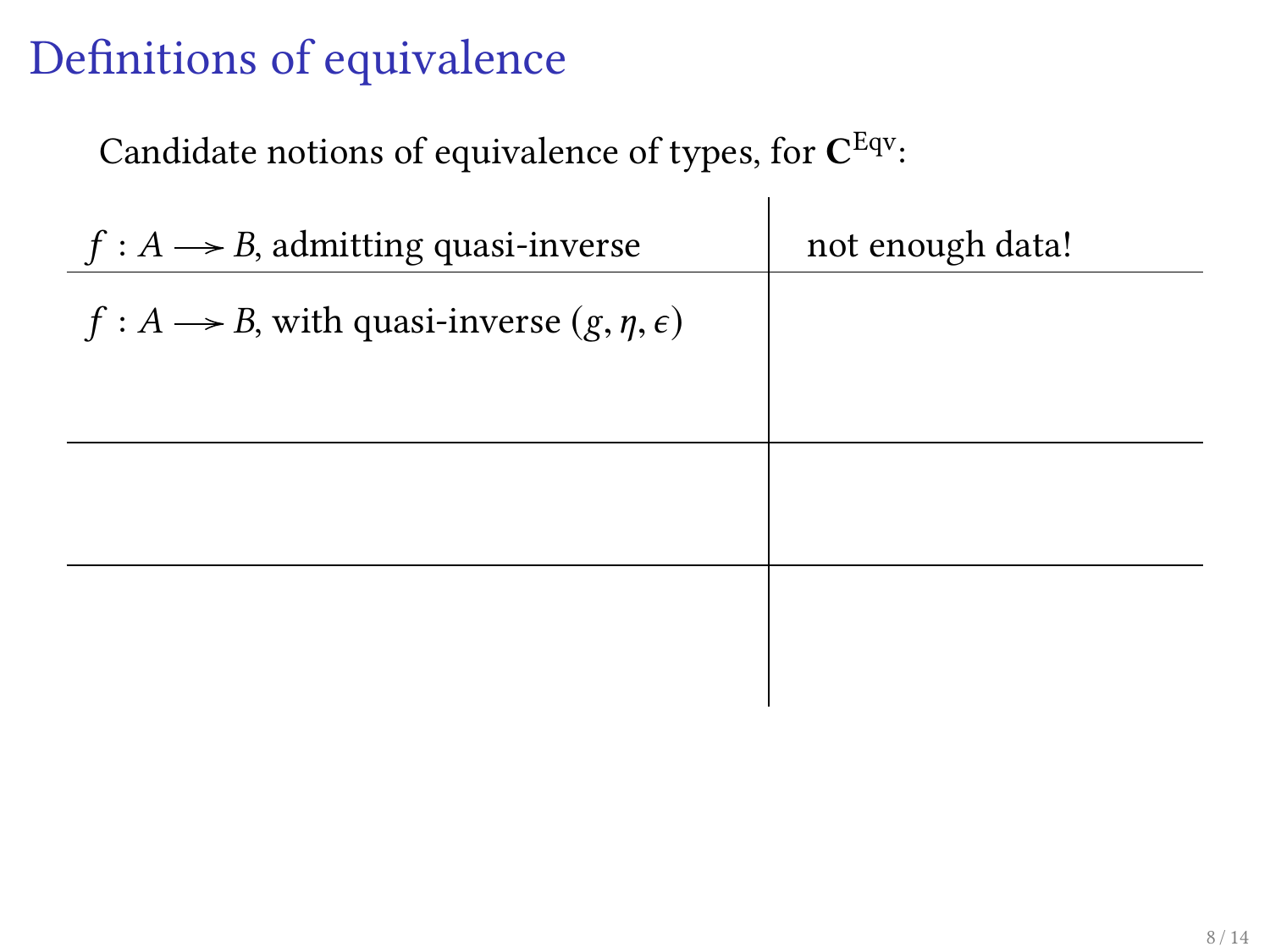Candidate notions of equivalence of types, for  $\mathbf{C}^\mathrm{Eqv}\text{:}$ 

| $f: A \rightarrow B$ , admitting quasi-inverse                  | not enough data!                                                    |
|-----------------------------------------------------------------|---------------------------------------------------------------------|
| $f: A \rightarrow B$ , with quasi-inverse $(g, \eta, \epsilon)$ | bad def'n entirely:<br>quasi-inverse data not<br>essentially unique |
|                                                                 |                                                                     |
|                                                                 |                                                                     |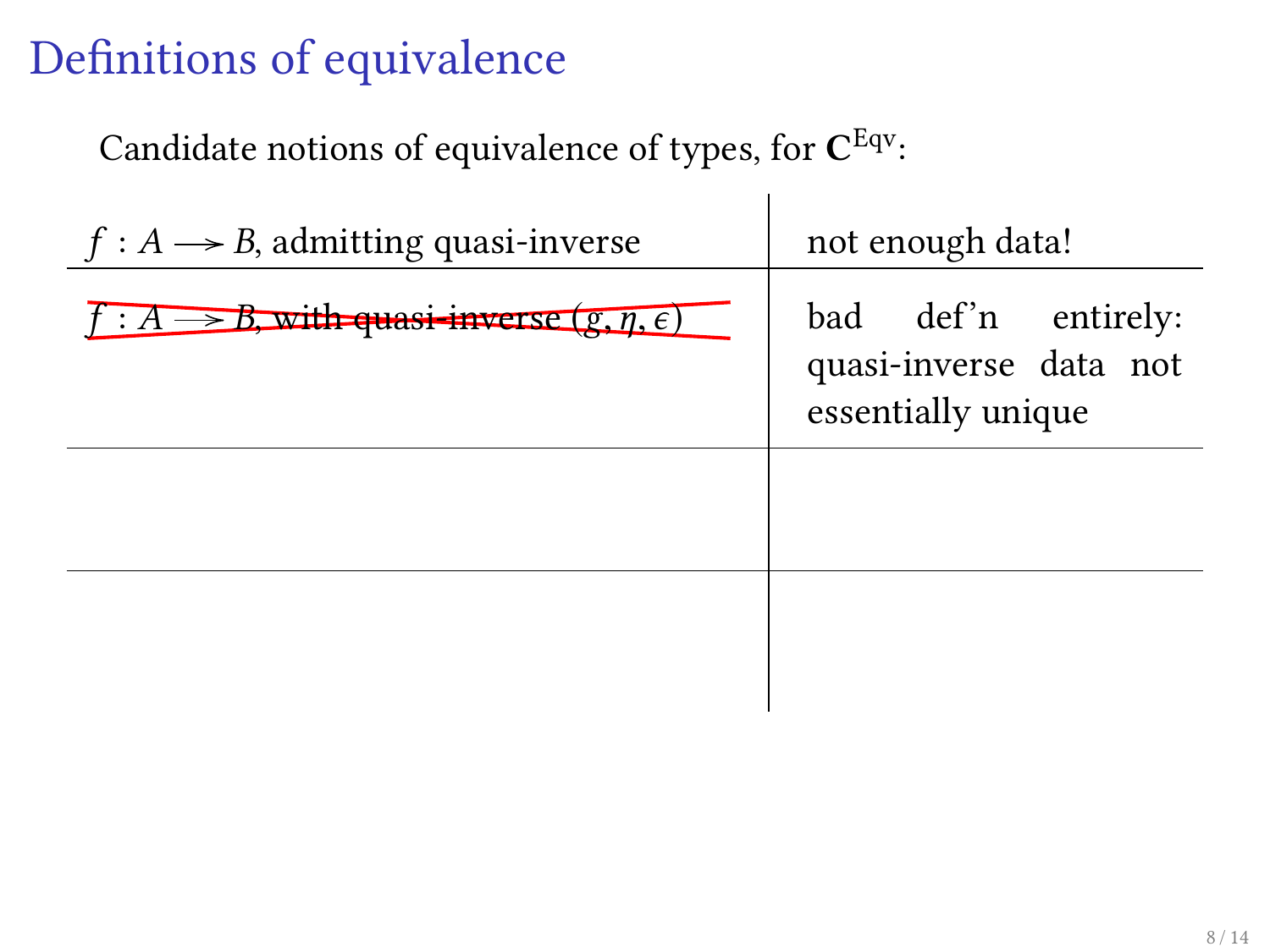Candidate notions of equivalence of types, for  $\mathbf{C}^\mathrm{Eqv}\text{:}$ 

| $f: A \rightarrow B$ , admitting quasi-inverse                                            | not enough data!                                                    |
|-------------------------------------------------------------------------------------------|---------------------------------------------------------------------|
| $f: A \rightarrow B$ , with quasi-inverse $(g, \eta, \epsilon)$                           | bad def'n entirely:<br>quasi-inverse data not<br>essentially unique |
| $f : A \rightarrow B$ , with half-adjoint quasi-<br>inverse $(g, \eta, \epsilon, \theta)$ |                                                                     |
|                                                                                           |                                                                     |

 $\mathbf{I}$ 

 $\overline{\phantom{a}}$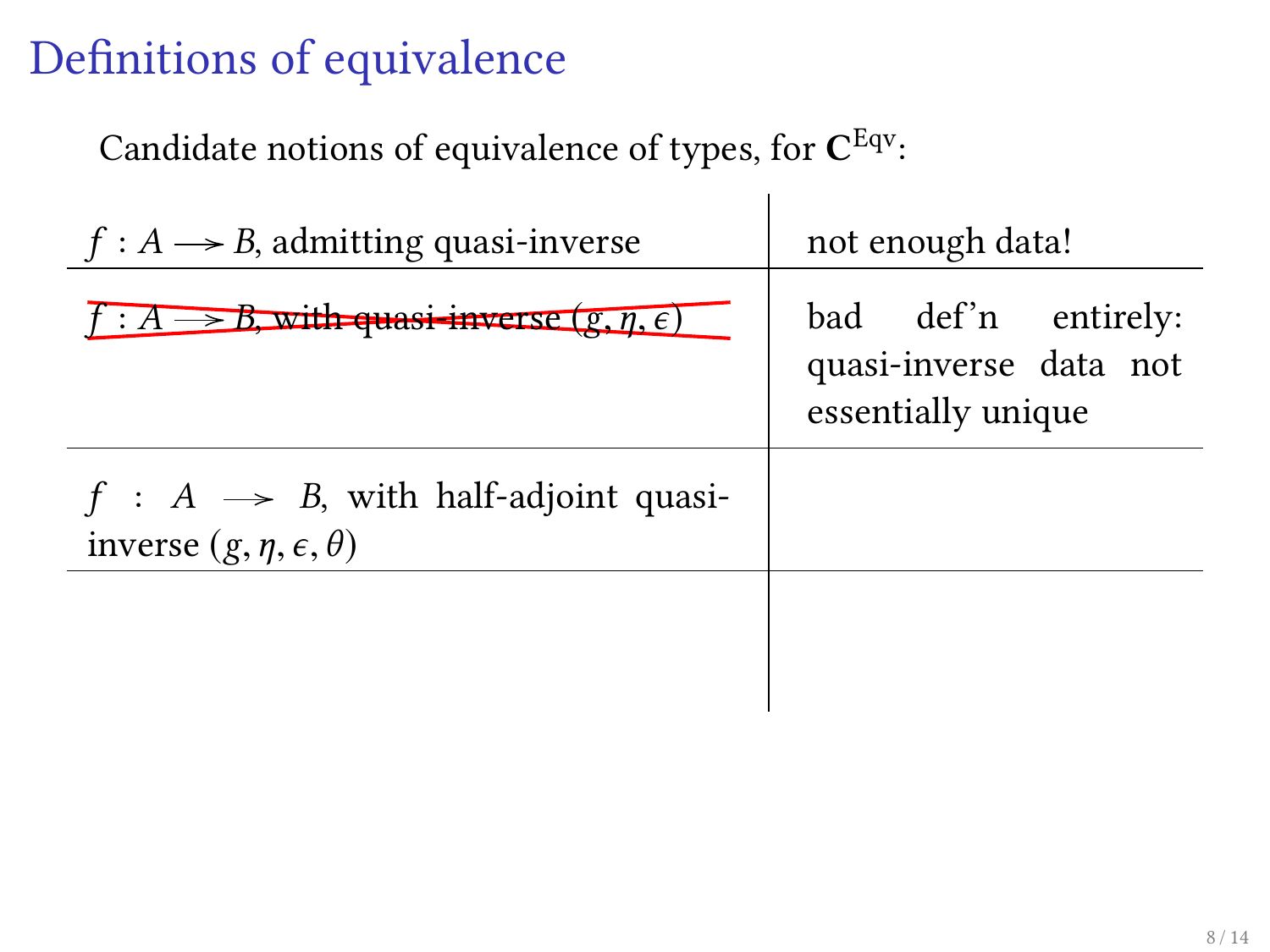Candidate notions of equivalence of types, for  $\mathbf{C}^\mathrm{Eqv}\text{:}$ 

| $f: A \rightarrow B$ , admitting quasi-inverse                                            | not enough data!                                                    |
|-------------------------------------------------------------------------------------------|---------------------------------------------------------------------|
| $f: A \rightarrow B$ , with quasi-inverse $(g, \eta, \epsilon)$                           | bad def'n entirely:<br>quasi-inverse data not<br>essentially unique |
| $f : A \rightarrow B$ , with half-adjoint quasi-<br>inverse $(g, \eta, \epsilon, \theta)$ | maybe?? too much fid-<br>dly data!                                  |
|                                                                                           |                                                                     |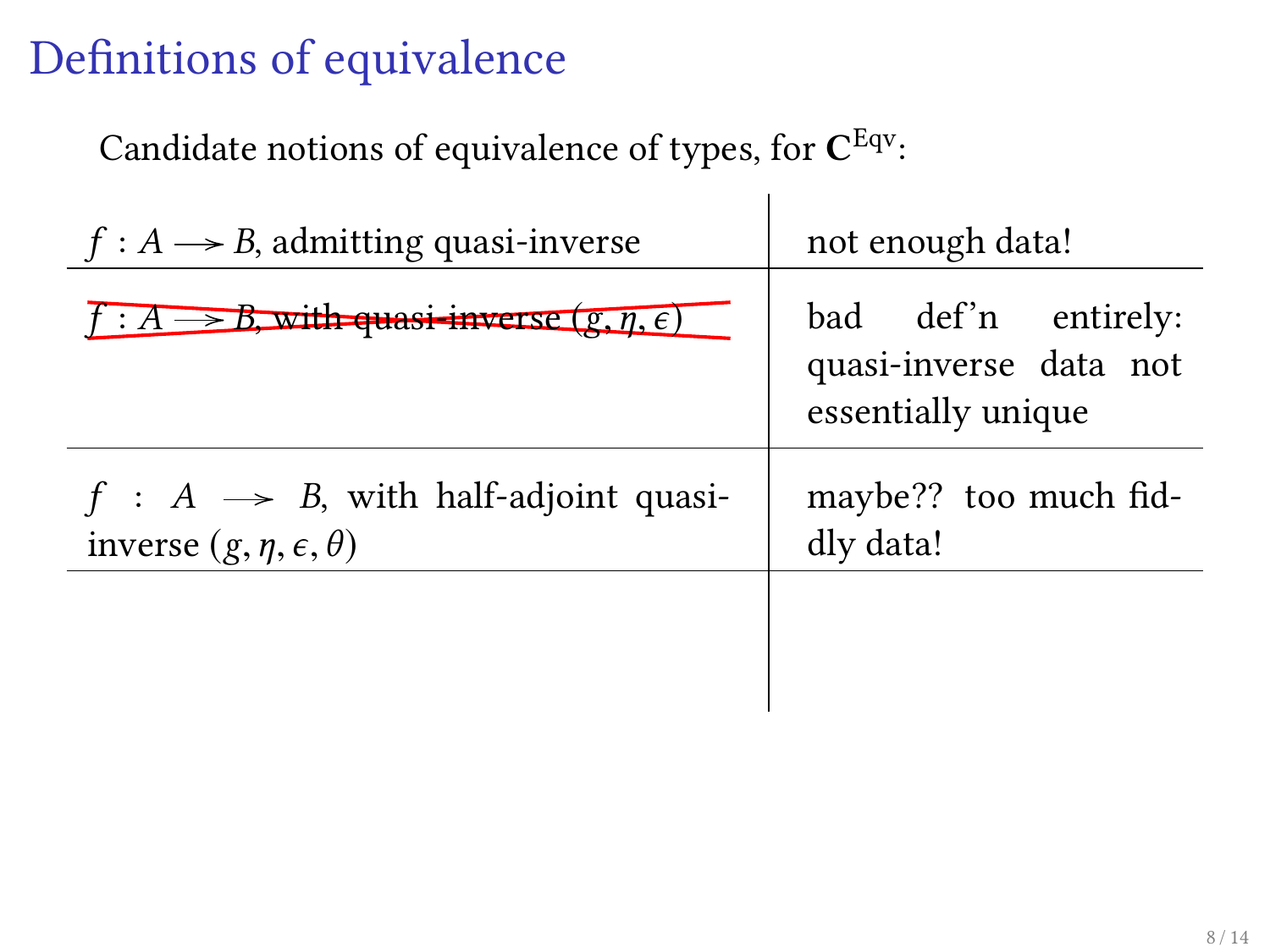Candidate notions of equivalence of types, for  $\mathbf{C}^\mathrm{Eqv}\text{:}$ 

| $f: A \rightarrow B$ , admitting quasi-inverse                                            | not enough data!                                                    |
|-------------------------------------------------------------------------------------------|---------------------------------------------------------------------|
| $f: A \rightarrow B$ , with quasi-inverse $(g, \eta, \epsilon)$                           | bad def'n entirely:<br>quasi-inverse data not<br>essentially unique |
| $f : A \rightarrow B$ , with half-adjoint quasi-<br>inverse $(g, \eta, \epsilon, \theta)$ | maybe?? too much fid-<br>dly data!                                  |
| Reedy span, s.t. both legs<br>equivalences                                                |                                                                     |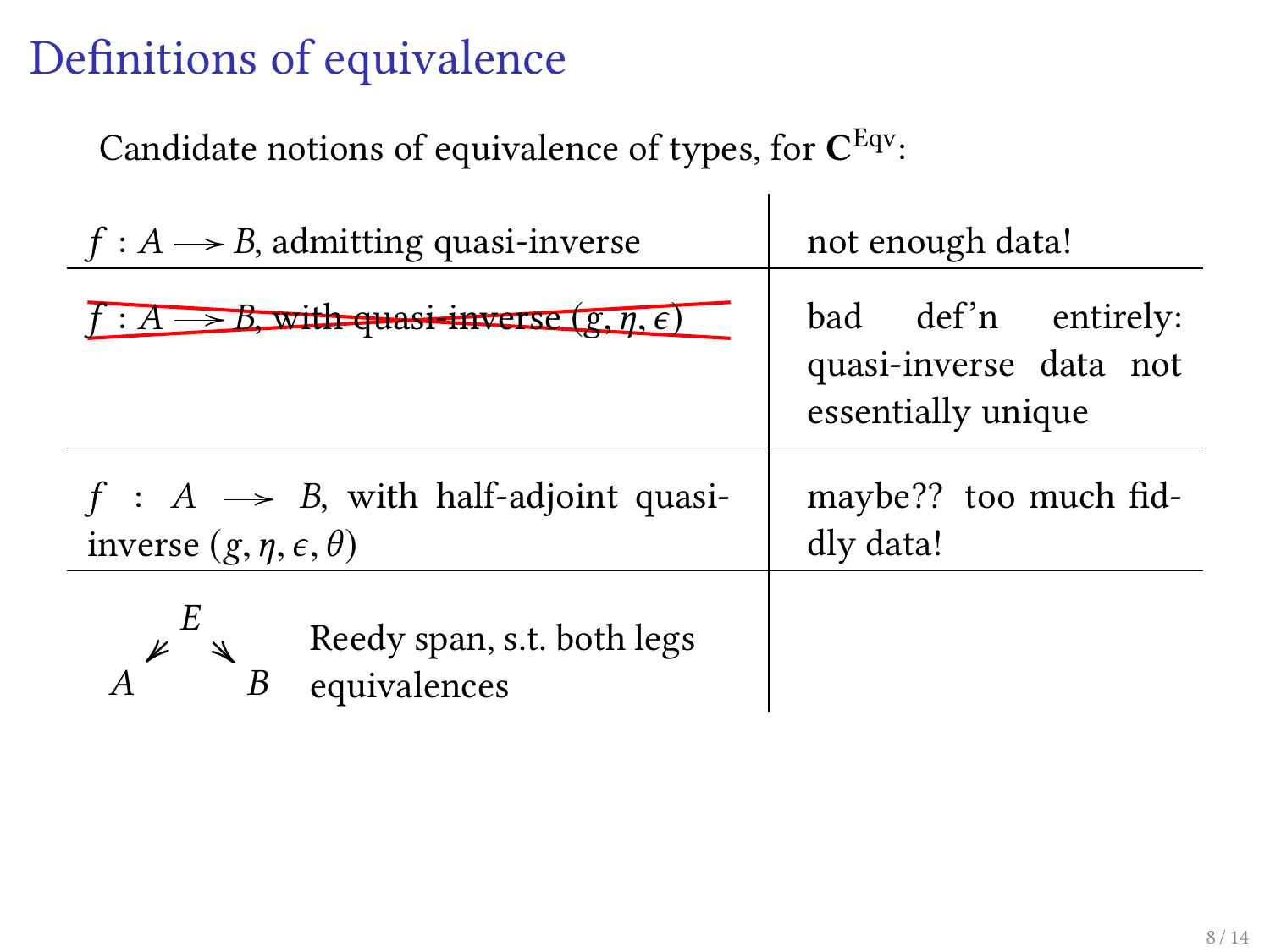Candidate notions of equivalence of types, for  $\mathbf{C}^\mathrm{Eqv}\text{:}$ 

| $f: A \rightarrow B$ , admitting quasi-inverse                                            | not enough data!                                                    |
|-------------------------------------------------------------------------------------------|---------------------------------------------------------------------|
| $f: A \longrightarrow B$ , with quasi-inverse $(g, \eta, \epsilon)$                       | bad def'n entirely:<br>quasi-inverse data not<br>essentially unique |
| $f : A \rightarrow B$ , with half-adjoint quasi-<br>inverse $(g, \eta, \epsilon, \theta)$ | maybe?? too much fid-<br>dly data!                                  |
| Reedy span, s.t. both legs<br>equivalences                                                | just right!                                                         |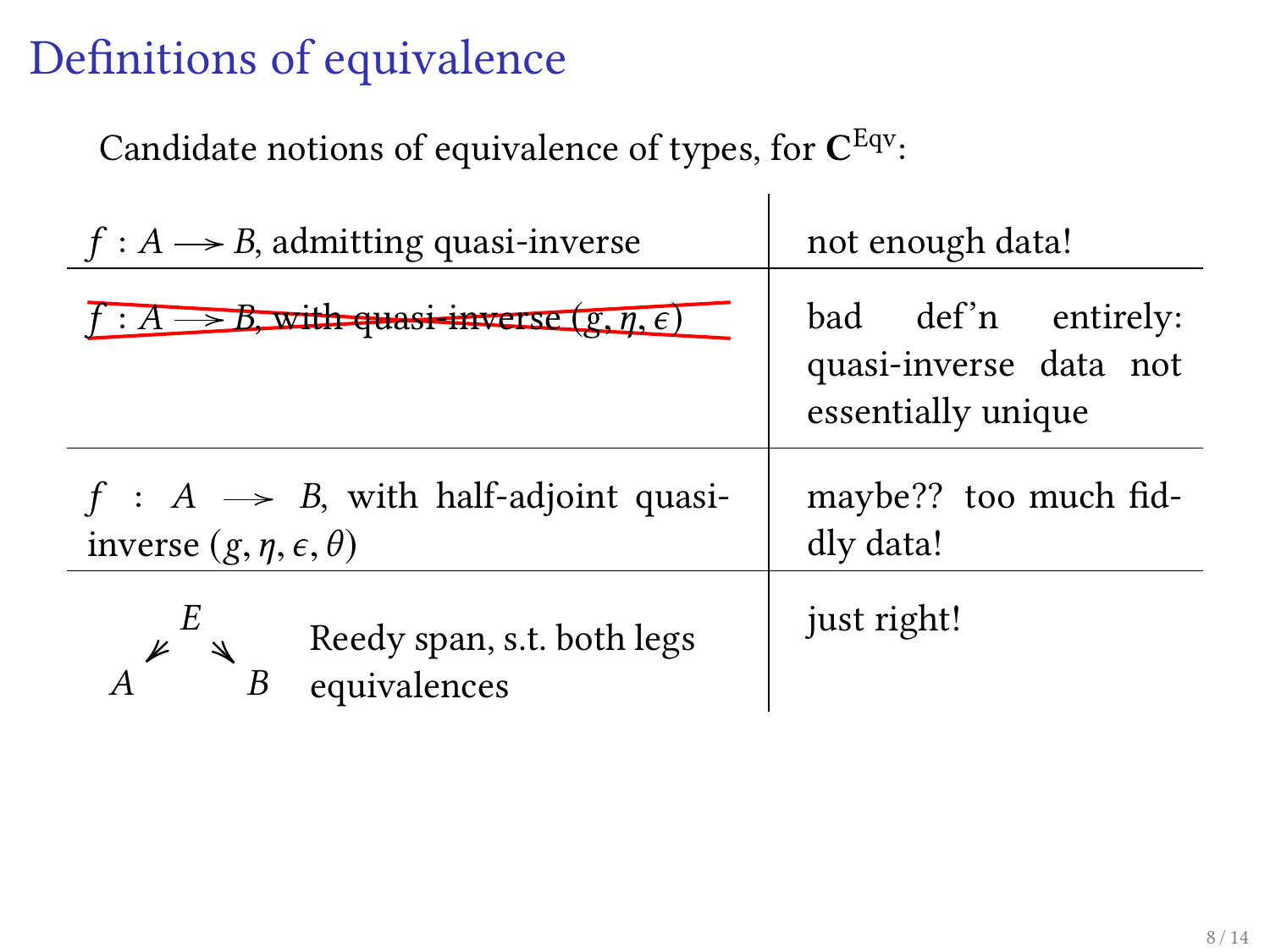Candidate notions of equivalence of types, for  $\mathbf{C}^\mathrm{Eqv}\text{:}$ 

| $f: A \rightarrow B$ , admitting quasi-inverse                                            | not enough data!                                                    |
|-------------------------------------------------------------------------------------------|---------------------------------------------------------------------|
| $f: A \rightarrow B$ , with quasi-inverse $(g, \eta, \epsilon)$                           | bad def'n entirely:<br>quasi-inverse data not<br>essentially unique |
| $f : A \rightarrow B$ , with half-adjoint quasi-<br>inverse $(g, \eta, \epsilon, \theta)$ | maybe?? too much fid-<br>dly data!                                  |
| Reedy span, s.t. both legs<br>equivalences<br>B                                           | just right!                                                         |

 $\mathbf{I}$ 

#### Definition

 $C^{Eqv}$ : the CwA of Reedy span-equivalences in C.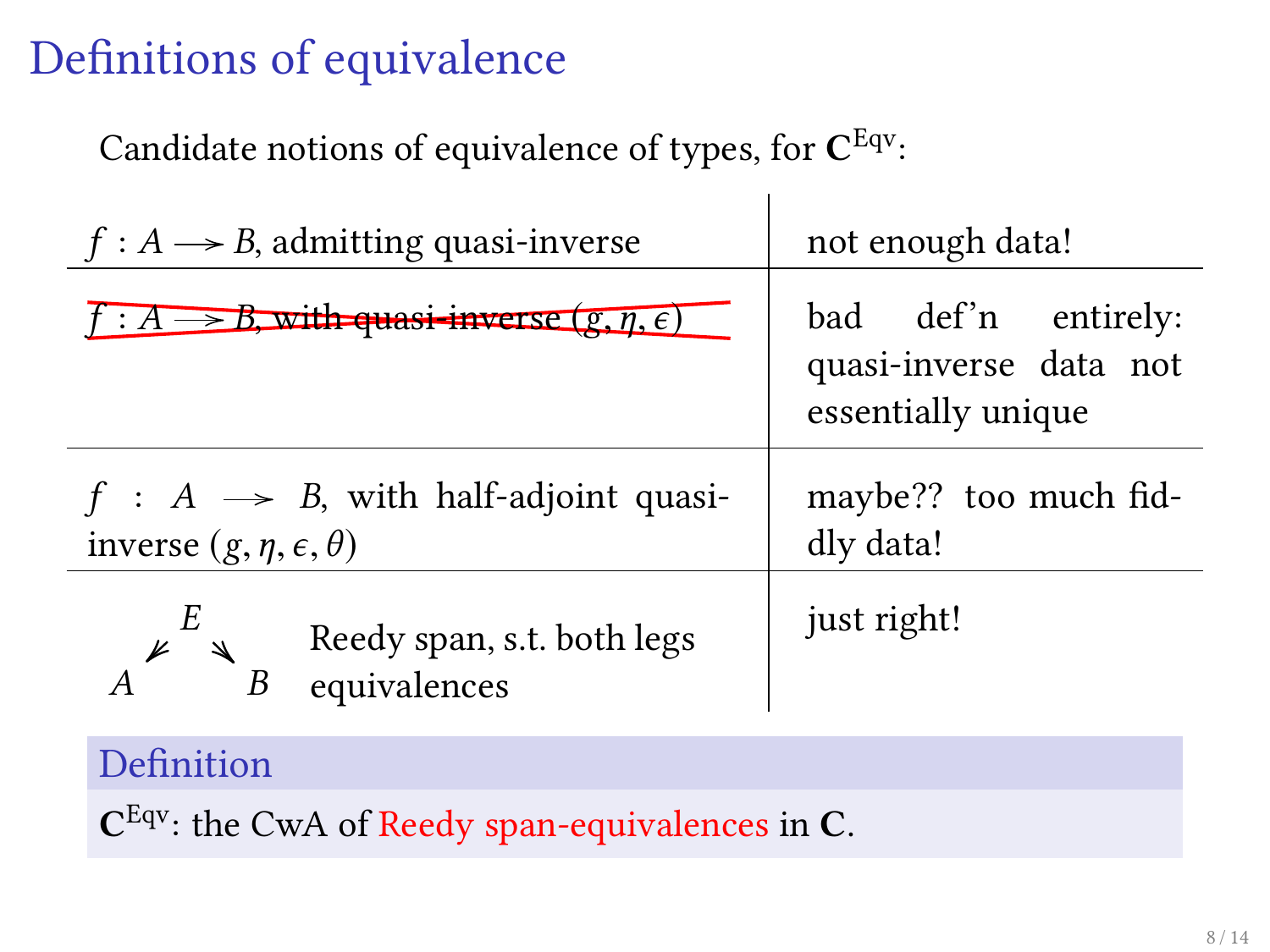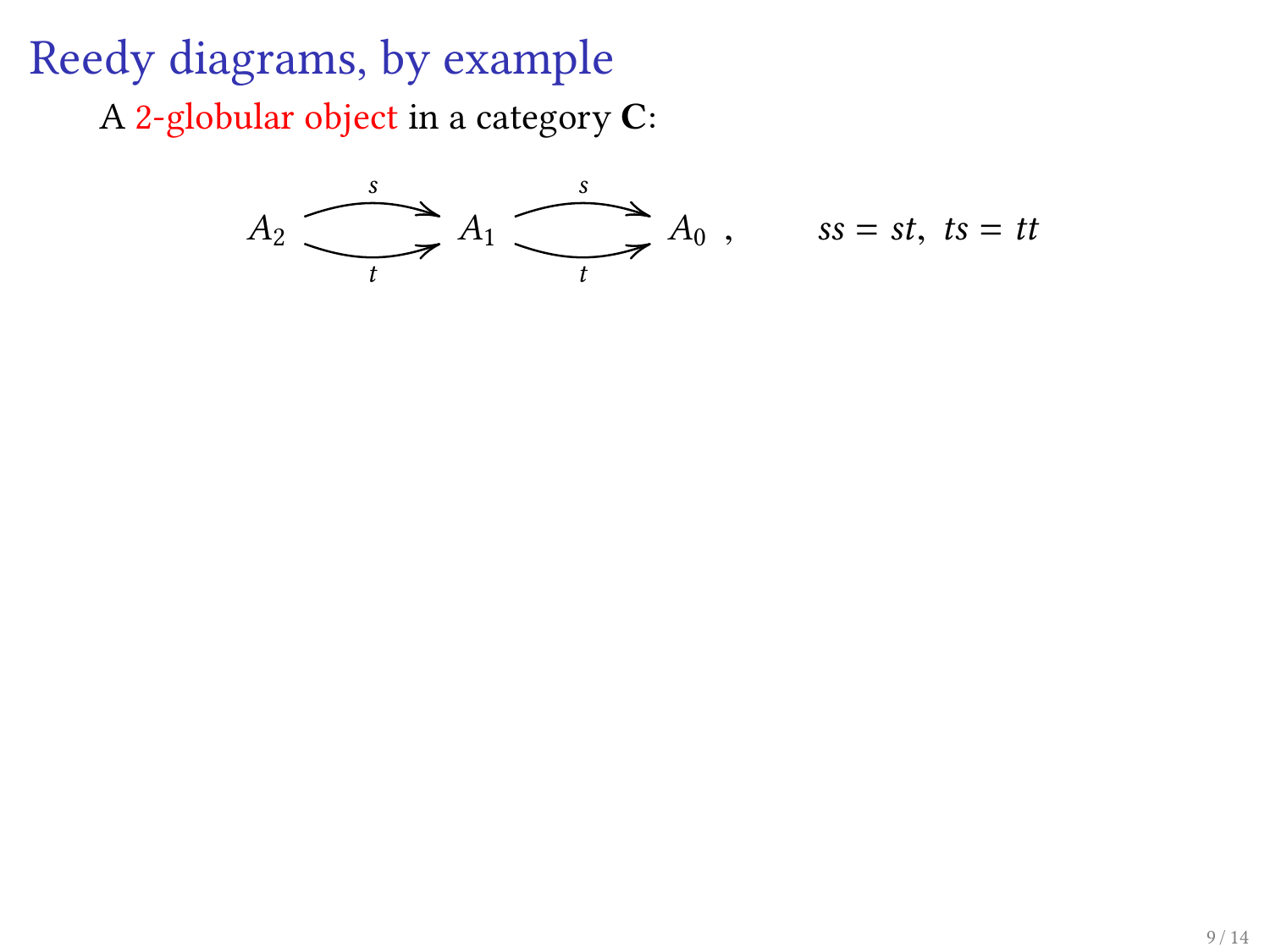

A Reedy 2-globular object in a fibration category  $C$ :

$$
A_0; \qquad A_1 \longrightarrow A_0 \times A_0; \qquad A_2 \longrightarrow A_1 \times_{A_0 \times A_0} A_1
$$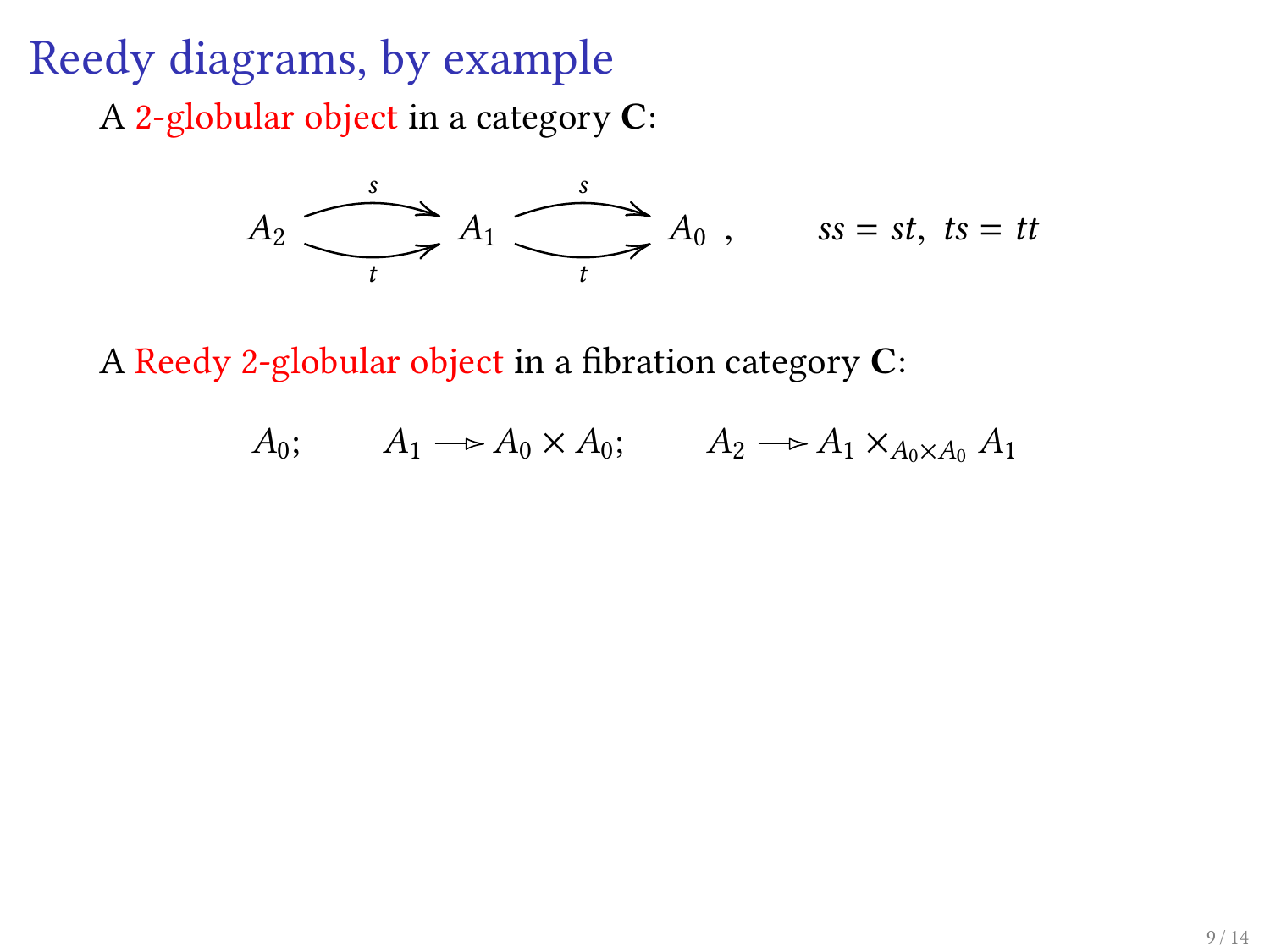

A Reedy 2-globular object in a fibration category  $C$ :

$$
A_0; \qquad A_1 \longrightarrow A_0 \times A_0; \qquad A_2 \longrightarrow A_1 \times_{A_0 \times A_0} A_1
$$

A Reedy 2-globular type in a CwA C:

 $A_0$  type  $x_0, y_0: A_0 \vdash A_1(x_0, y_0)$  type  $x_0$ ,  $y_0$ :  $A_0$ ,  $x_1$ ,  $y_1$ :  $A_1(x_0, y_0)$   $\vdash$   $A_2(x_0, y_0, x_1, y_1)$  type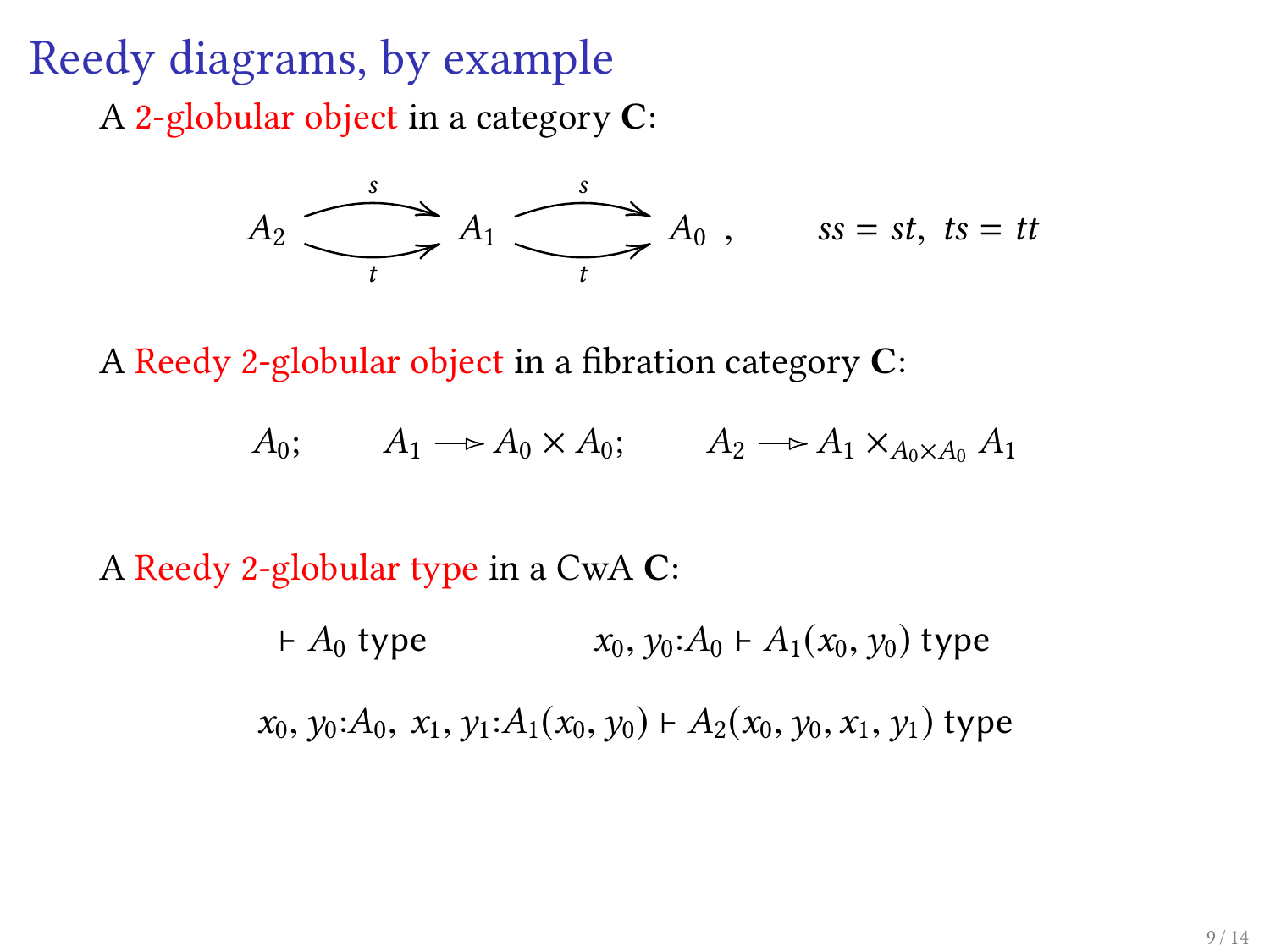

A Reedy 2-globular object in a fibration category  $C$ :

$$
A_0; \qquad A_1 \longrightarrow A_0 \times A_0; \qquad A_2 \longrightarrow A_1 \times_{A_0 \times A_0} A_1
$$

A Reedy 2-globular type in a CwA C:

 $A_0$  type  $x_0, y_0: A_0 \vdash A_1(x_0, y_0)$  type  $x_0$ ,  $y_0: A_0$ ,  $x_1$ ,  $y_1: A_1(x_0, y_0) \vdash A_2(x_0, y_0, x_1, y_1)$  type

Inverse category: the kind of category on which this construction makes sense; e.g. the  $(n-)$ globular and  $(n-)$ semi-simplicial categories.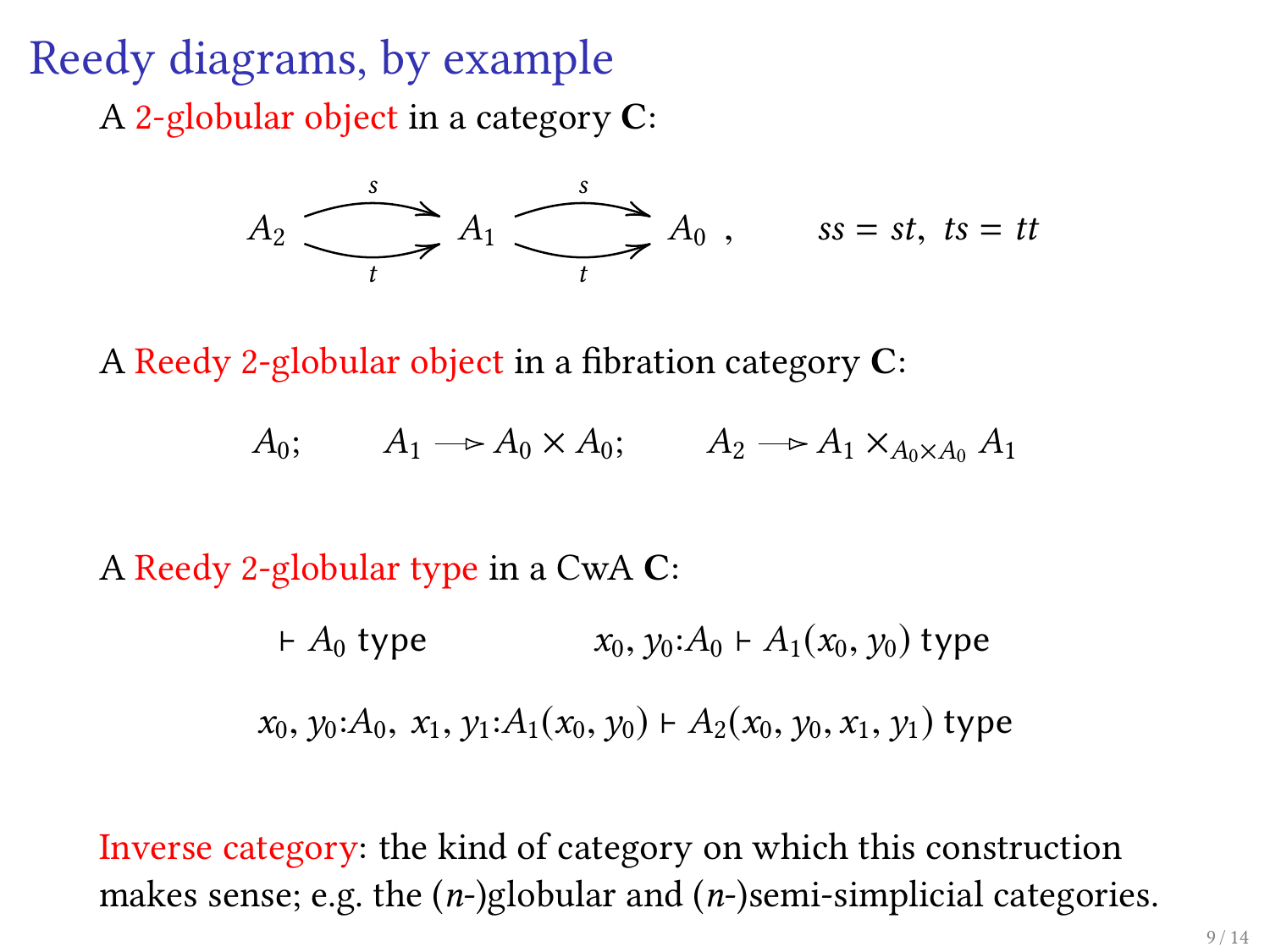## Reedy span-equivalences

Proposition (following Shulman, Tonnelli)

 $\bf C$  a CwA,  $I$  an inverse cat. Have a "Reedy" CwA structure on  $\bf C^I$  , with types corresponding to "Reedy fibrations". Given Id,  $\Sigma$ ,  $\Pi$ ,  $\Pi_{ext}$ , ... on **C**, can lift them to **C**<sup>*I*</sup>.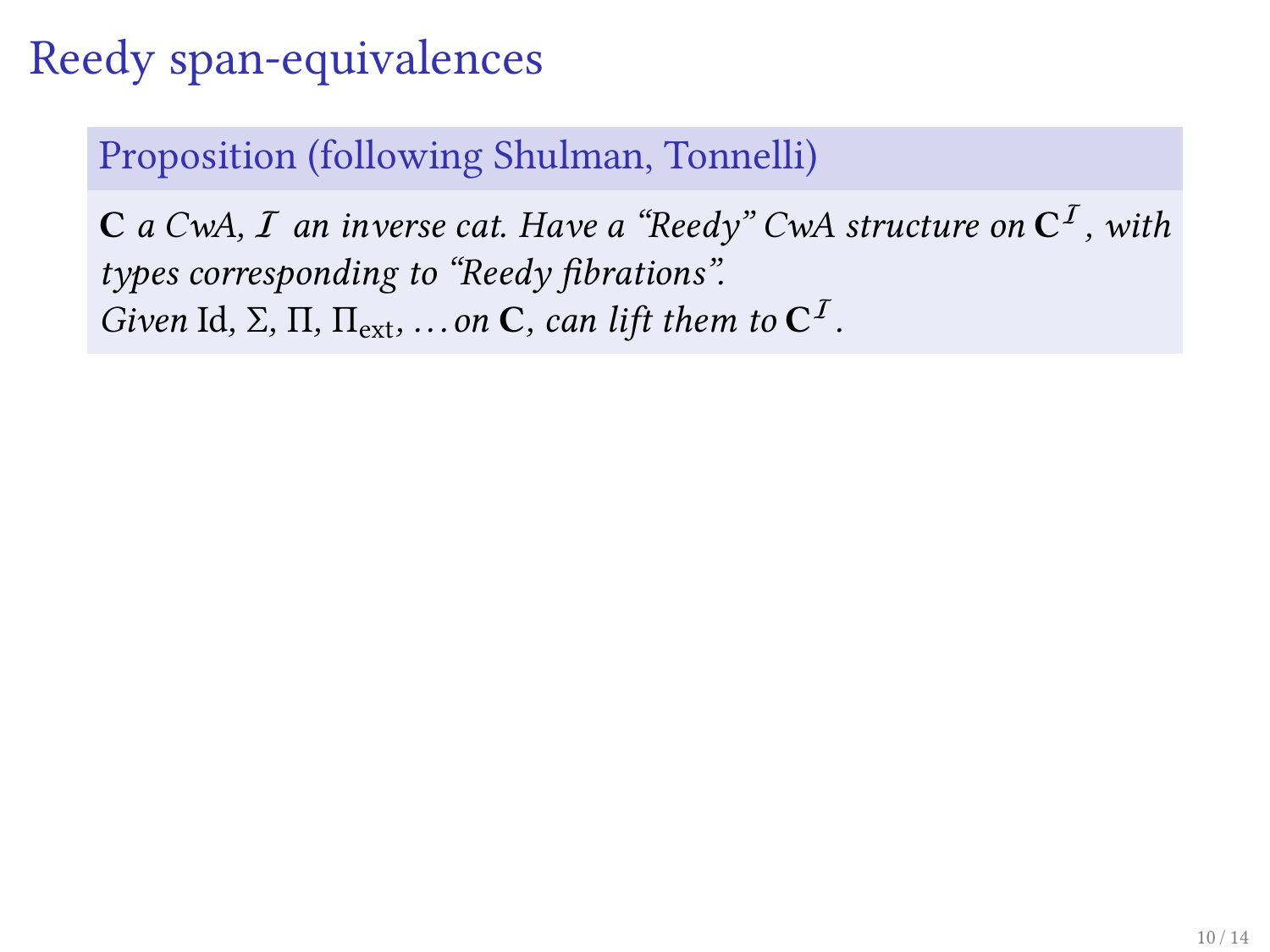# Reedy span-equivalences

### Proposition (following Shulman, Tonnelli)

 $\bf C$  a CwA,  $I$  an inverse cat. Have a "Reedy" CwA structure on  $\bf C^I$  , with types corresponding to "Reedy fibrations". Given Id,  $\Sigma$ ,  $\Pi$ ,  $\Pi_{ext}$ , ... on **C**, can lift them to **C**<sup>*I*</sup>.

A Reedy span  $B \rightarrow A_0 \times A_1$  is an equivalence if its legs  $B \rightarrow A_i$  are each equivalences.

### Proposition

Reedy span-equivalences form a sub-CwA  $\mathbf{C}^\mathrm{Eqv}$  of  $\mathbf{C}^\mathrm{span}.$ If C has Id,  $\Sigma$ , or  $\Pi_{\rm ext}$ , then  $C^{\rm Equ}$  is closed under these in  $C^{\rm span}$ .

#### Proof.

Closure under constructors: amounts to showing constructors preserve equivs. (Hence why need  $\Pi_{\text{ext}}$ ; can't lift  $\Pi$  alone.)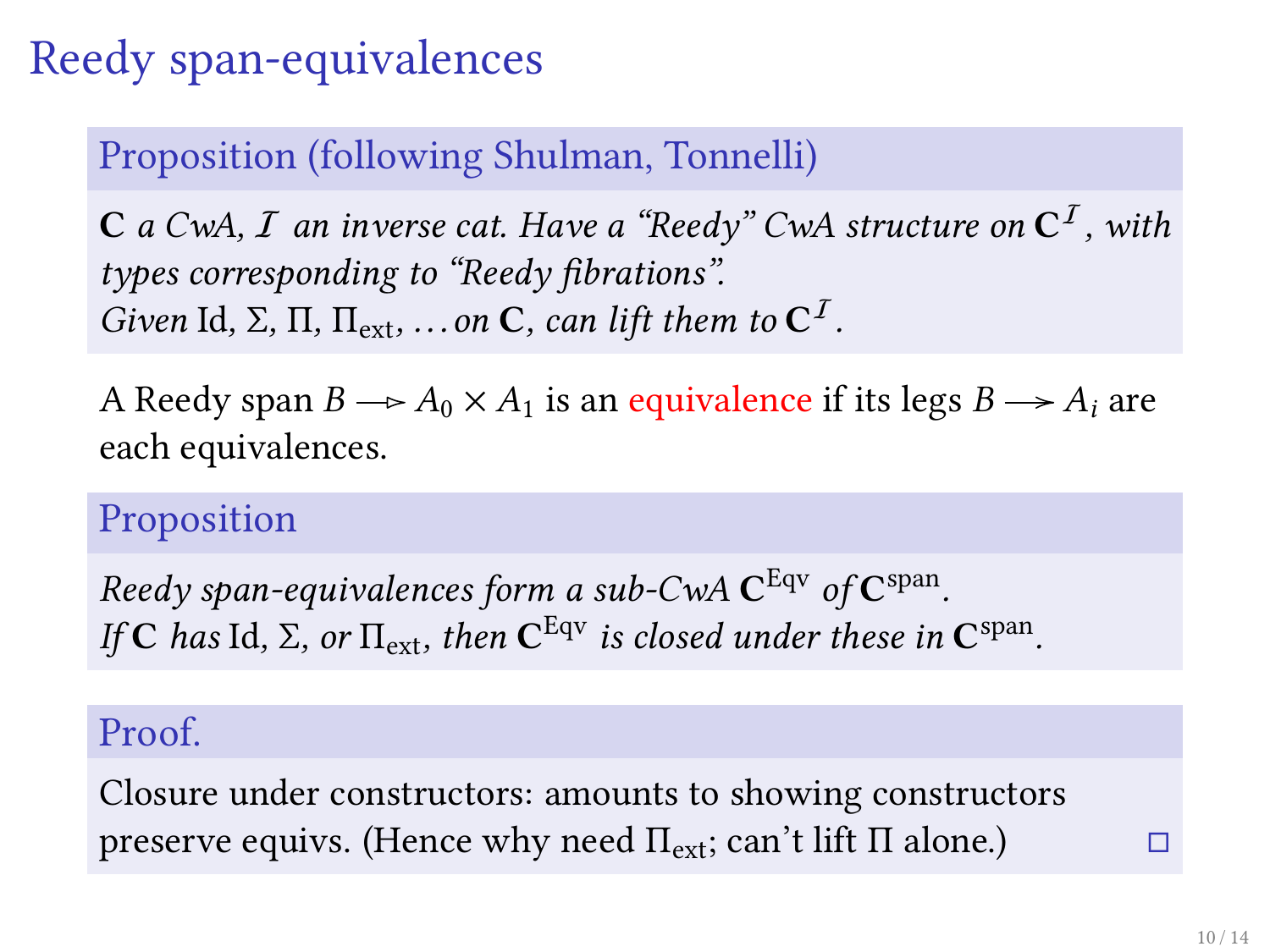# Wrapping up

 ${\bf C}^{\rm Eqv} \longrightarrow {\bf C}\times {\bf C}$  not quite path object: no refl, trans, generally. But:

#### Proposition

For **D** cofibrant,  $C^{Eqv}$  induces an equiv. rel. on  $CwA_{Id,\ldots}(D, C)$ .

A left semi model structure: almost a Quillen model structure, except  $C \cap W = {}^{\boxtimes} \mathcal{F}$  holds only under cofibrant domains.

#### Theorem

- $\bullet$  (W, C, F) form a left semi model structure on  $\text{Cxl}_{\text{Id},...}$ .
- $N_f: \mathbf{C} \mathbf{x} \mathbf{l}_{\mathrm{Id},\ldots} \rightarrow \mathbf{Cat}_{\infty}$  preserves (and reflects) equivalences,<br>have induced (co. 1) functors: hence induces  $(\infty, 1)$ -functors:

$$
\operatorname{Cxl}_{\operatorname{Id},\Sigma} \xrightarrow{\mathcal{N}_f} \operatorname{Lex}_{\infty} \qquad \qquad \downarrow
$$
\n
$$
\operatorname{Cxl}_{\operatorname{Id},\Sigma,\Pi_{\operatorname{ext}}} \xrightarrow{\mathcal{N}_f} \operatorname{LCCC}_{\infty}
$$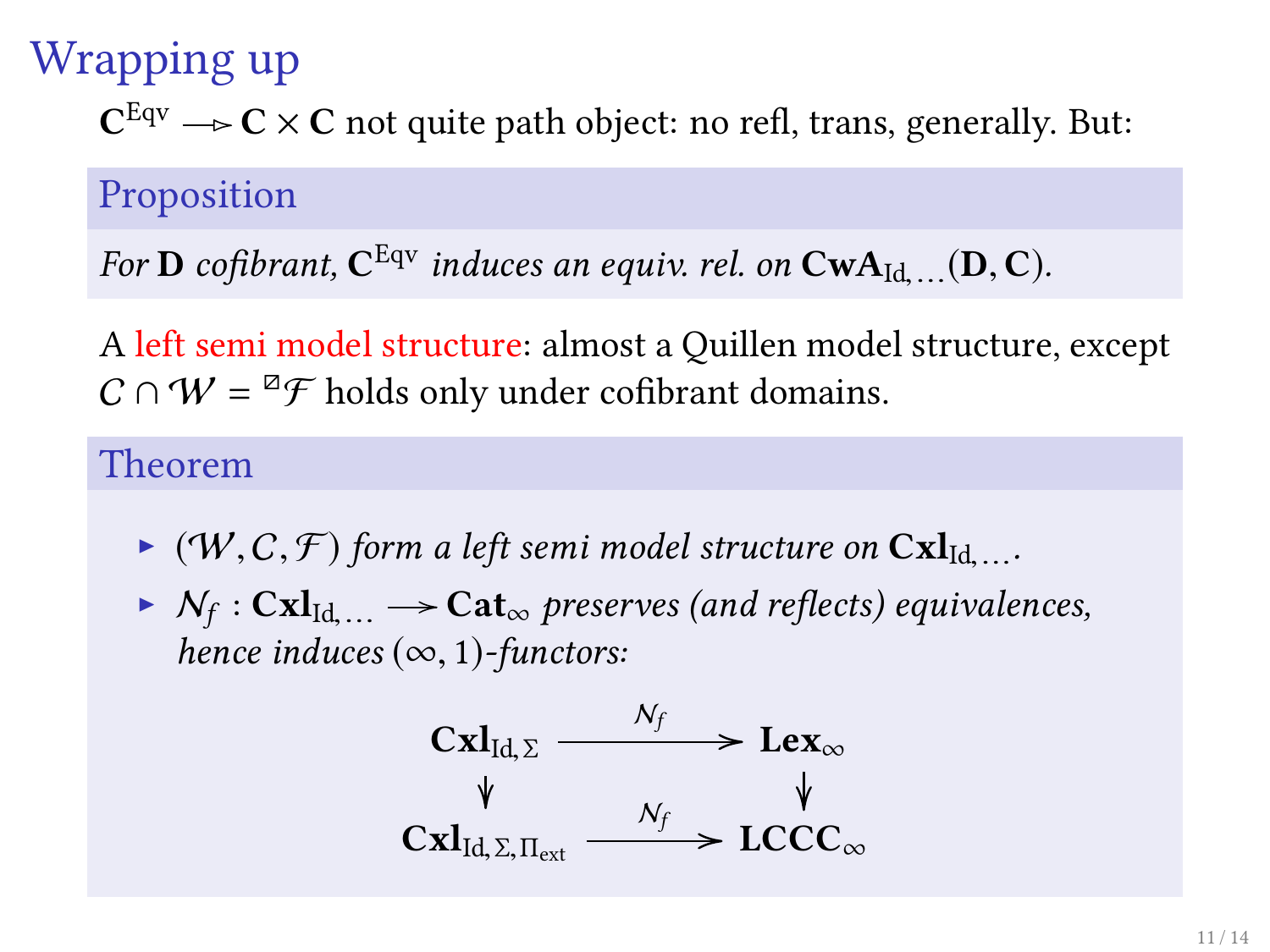### Application: internal language conjectures

- $\blacktriangleright$  Theorem (Kapulkin, using Szumiło's  $N_f$ ). Syntax of DTT with Id,  $\Sigma$  (+  $\Pi_{\text{ext}}$ ) yields lex (resp. locally cartesian closed) quasi-categories.
- $\triangleright$  Theorem (Kapulkin, Lumsdaine). This construction induces ∞-functors.
- <sup>I</sup> Conjecture. These are ∞-equivalences. (Cf. Kapulkin, Szumiło, arXiv:1709.09519.)
- ► Dream. These lift to "full HoTT", and "elementary ∞-toposes" (both still to be defined.)

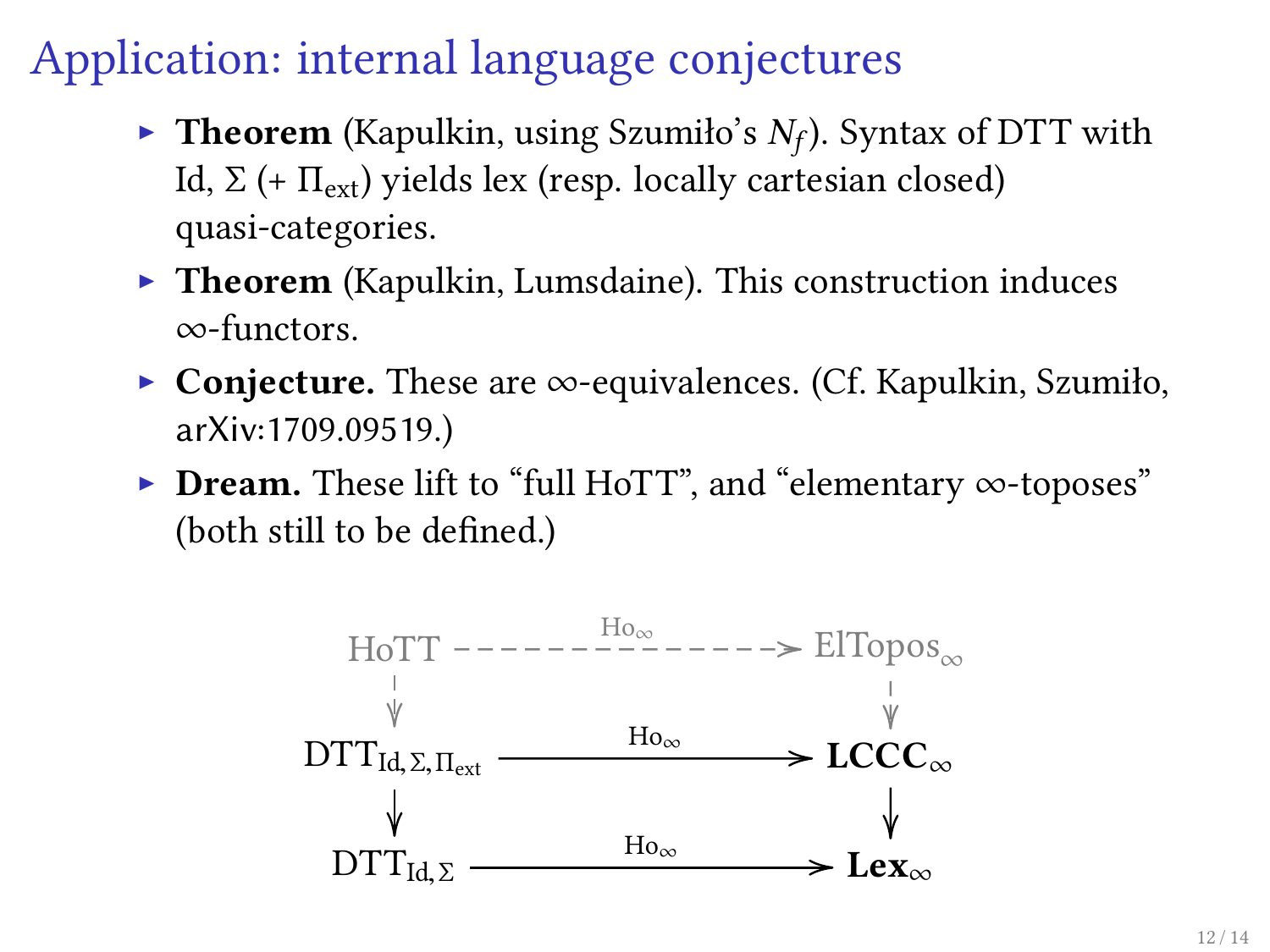Logical application: canonicality of interpretation

Other applications of span-equivalences: constructing equivalences between theories/interpretations. E.g.:

 $T_{\text{Id}, \Sigma, \Pi_{\text{ext}}}$ : the syntactic category, initial in  $\text{Cxi}_{\text{Id}, \Sigma, \Pi_{\text{ext}}}$ .

Proposition

C a CwA, equipped with two (possibly different) choices of Id,  $\Sigma$ ,  $\Pi_{\text{ext}}$ . Then the two induced interpretation functors

 $\llbracket -\rrbracket_0, \llbracket -\rrbracket_1 : \mathbf{T}_{\mathrm{Id},\Sigma,\Pi_{\mathrm{out}}} \longrightarrow \mathbf{C}$ 

are "naturally equivalent" by Reedy span-equivalences.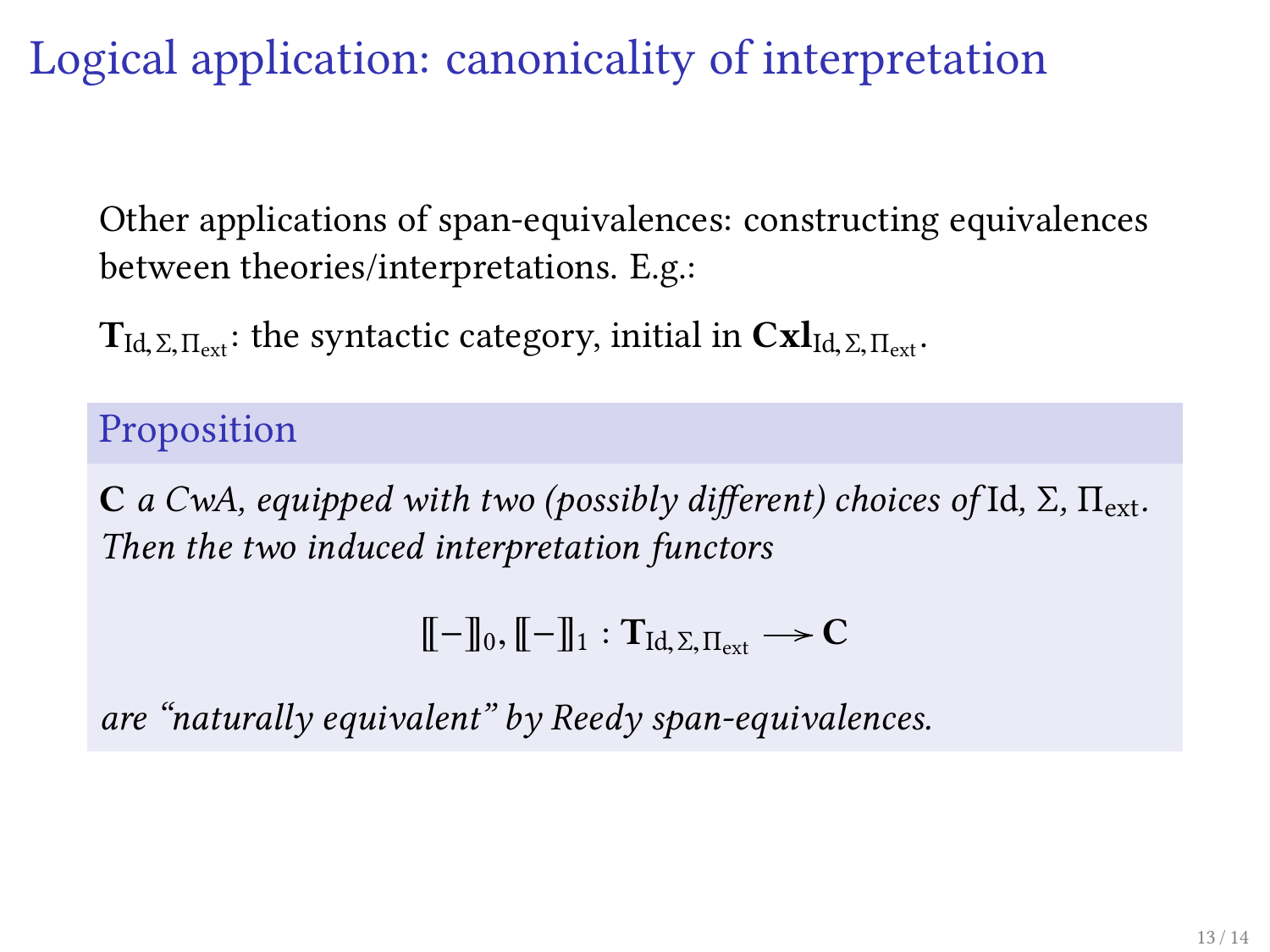## Logical application: canonicality of interpretation

#### Proof.

Can generalise  $C^{Eqv}$  to "equiv-comma" CwA  $(F_0, F_1)^{Eqv}$ , for  $F: \mathbf{D} \longrightarrow C$  in percessarily strictly logical. Objects: span- $F_i: \mathbf{D} \longrightarrow \mathbf{C}_i$  not necessarily strictly logical. Objects: span-equivs



Logical structure on  $(F_0, F_1)^{\text{Eqv}}$ : uses structure of  $\mathbf{C}_i$  on  $C_i$ .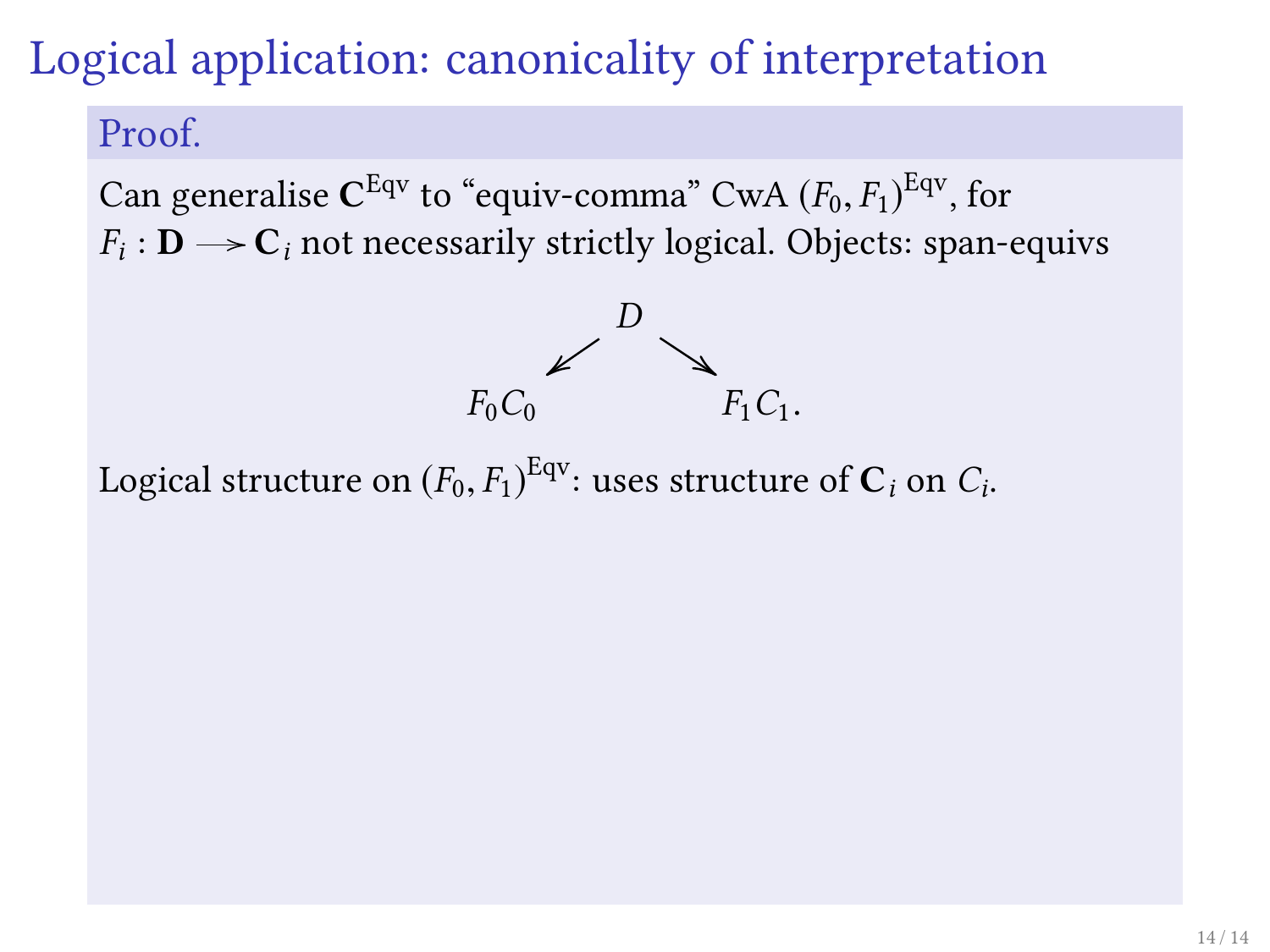## Logical application: canonicality of interpretation

#### Proof.

Can generalise  $C^{Eqv}$  to "equiv-comma" CwA  $(F_0, F_1)^{Eqv}$ , for  $F: \mathbf{D} \longrightarrow C$  in percessarily strictly logical. Objects: span- $F_i: \mathbf{D} \longrightarrow \mathbf{C}_i$  not necessarily strictly logical. Objects: span-equivs



Logical structure on  $(F_0, F_1)^{\text{Eqv}}$ : uses structure of  $\mathbf{C}_i$  on  $C_i$ .

Now: take  $C_0$ ,  $C_1$  both as C, with the two choices of logical structure; **D** also as  $C$ , with either choice. Then get:



г